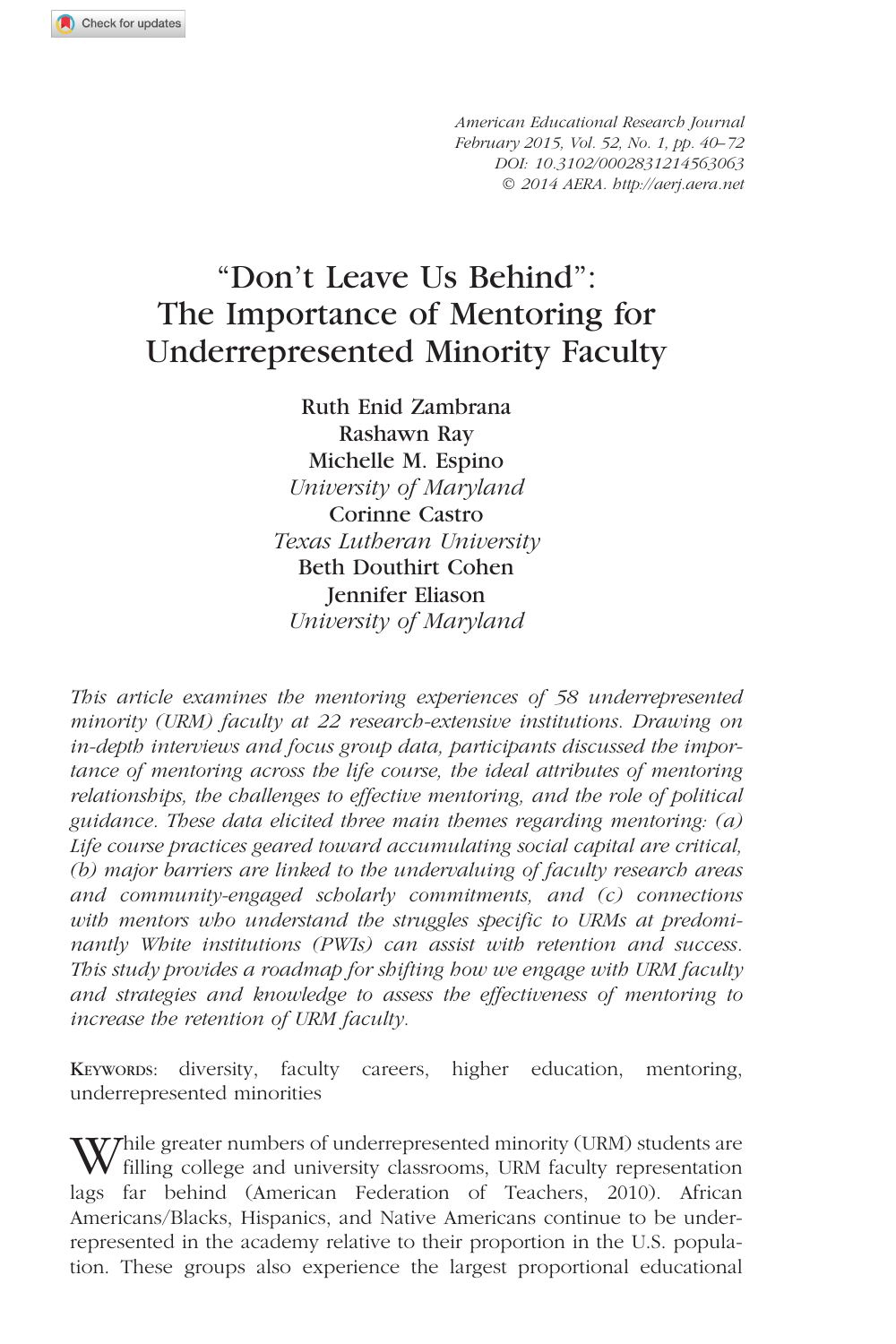achievement gaps in the United States (Bensimon, 2005). Although the percentage of Black faculty increased from 3.2% in 1988 to 5.5% in 2004, and the percentage of Hispanic faculty increased from 2.4% to 3.5% during the same period, the percentage of Black and Hispanic faculty obtaining tenure and earning promotion to full professor has stayed relatively stagnant (U.S. Department of Education, 2011). In fall 2011, among full-time instructional faculty whose race/ethnicity was known, 79% were White, 6% were Black, and 4% were Hispanic (U.S. Department of Education, 2014). This study explores how U.S.-born and -raised URM faculty who have a particular sociohistorical experience are nurtured and promoted within the academy.

Diverse college faculty play an integral role in advancing new knowledge and fostering pluralistic perspectives among students who will advance equity in a diverse and global society. Yet, high turnover and attrition among URM faculty undercut the proactive work that universities are doing to diversify faculty ranks (Moreno, Smith, Clayton-Pedersen, Parker, & Teraguchi, 2006). It is in the best interest of the academy to explore the factors that contribute to faculty attrition among URMs and to remediate barriers so that

RASHAWN RAY is assistant professor in the Department of Sociology and research associate of the Maryland Population Research Center at the University of Maryland. His research addresses the mechanisms that manufacture and maintain racial and social inequality. His work also speaks to ways that inequality may be attenuated through racial uplift activism and social policy.

MICHELLE M. ESPINO is assistant professor in the Department of Counseling, Higher Education, and Special Education at the University of Maryland. Her research focuses on understanding how institutional cultures, policies, and practices as well as community contexts affect and inform educational achievement, outcomes, and experiences along the academic life course for racial/ethnic minorities, particularly for Latina/o students, administrators, and faculty.

CORINNE CASTRO is assistant professor of sociology at Texas Lutheran University. Her research focuses on the professional experiences of women of color faculty at research universities and the intersections of race, gender, class, and inequality in work and higher education.

BETH DOUTHIRT COHEN is the director of Education and Training for the Office of Diversity and Inclusion at the University of Maryland. Her research focuses on how relatively privileged populations enact solidarity across identity differences, especially in response to identity-based violence and discrimination.

JENNIFER ELIASON is a doctoral candidate in the Department of Counseling, Higher Education, and Special Education at the University of Maryland. Her research interest focuses on the faculty career pipeline, including doctoral student career choices, the experiences of faculty of color, and academic leadership development.

RUTH ENID ZAMBRANA is professor in the Department of Women's Studies and director of the Consortium on Race, Gender and Ethnicity at the University of Maryland, 1208 Cole Student Activities Building, College Park, MD 20742; e-mail: rzambran@umd .edu. Her scholarship applies a critical intersectional lens to structural inequality to increase understanding of racial, Hispanic ethnicity, and gender disparities in population health and higher education trajectories.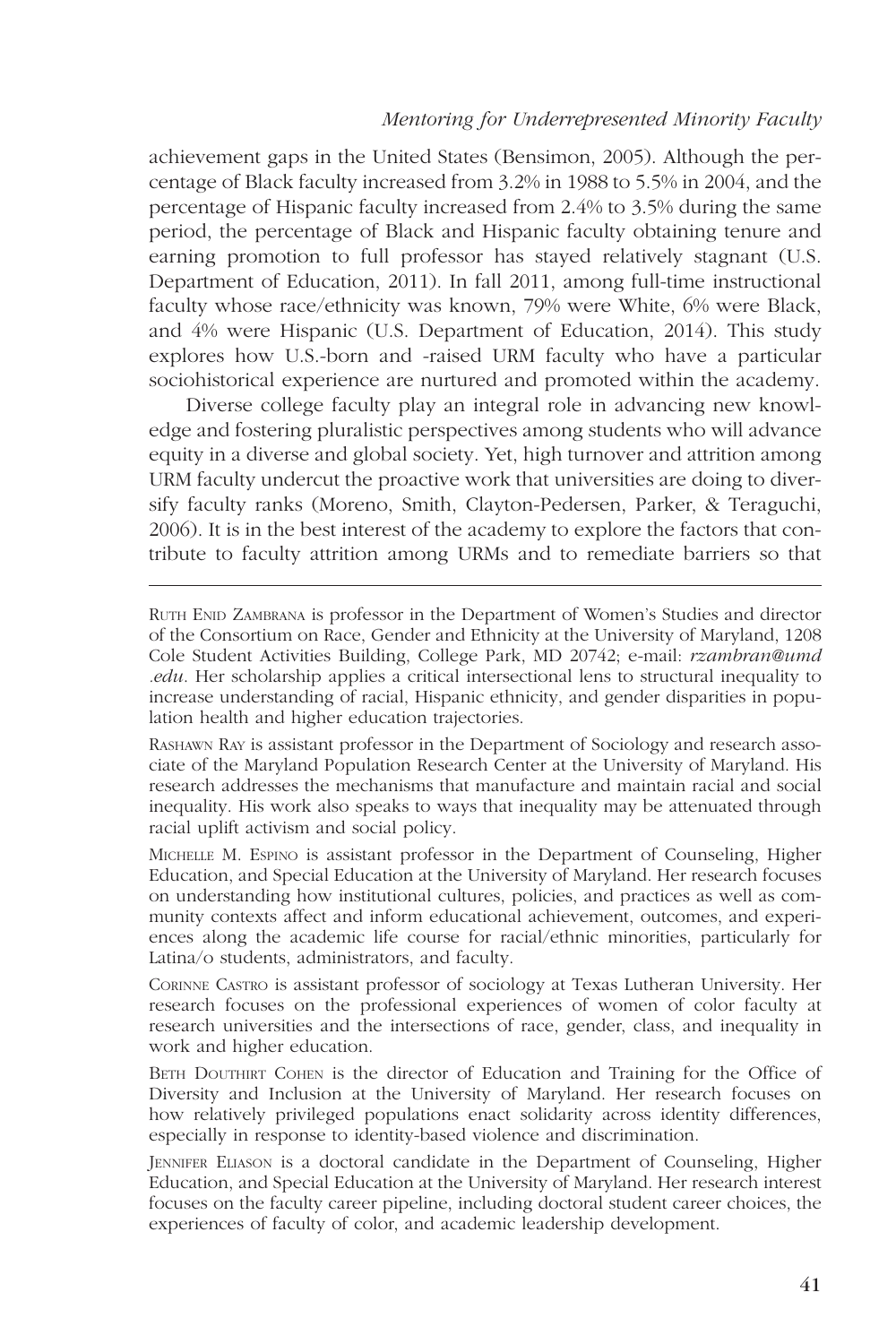higher education can live up to its calling of providing equal opportunities to all. URM faculty experience unique identity-related constraints within the academy. Since most research-extensive universities are predominantly White institutions (PWIs), URM faculty report that they experience a sense of isolation (being the ''only one''), overt and covert racism and discrimination, and a devaluing of their research (Aguirre, 2000; Alex-Assensoh, 2003; Rockquemore & Laszloffy, 2008). These stressors can be diminished and faculty success enhanced by effective mentoring (antonio, 2003; Daley, Wingard, & Reznik, 2006; Sims-Boykin et al., 2003; Stanley, 2006). However, a lack of access to effective mentorship is another hallmark of the URM faculty experience, and the absence of effective mentoring often serves as a barrier to retention (Boyd, Cintrón, & Alexander-Snow, 2010; Robinson & Clardy, 2010).

A small but consistent body of research reveals the pervasive challenges that URM faculty confront in higher education institutions and focuses on the crucial role that mentoring plays in retention (Few, Stephens, & Rouse-Arnett, 2003; Turner & Myers, 2000). This article builds on this line of inquiry with its examination of mentoring experiences of URM early career tenured or tenure-track faculty. The central question guiding this study is: How do mentoring experiences influence the academic career paths of URM faculty in research-extensive universities? Accordingly, this article has four key aims: to (a) examine mentoring across the academic life course, (b) examine the consequences when mentoring relationships are absent, (c) explore the participants' perceptions of the ideal characteristics of a mentor, and (d) analyze the primary role of political guidance in helping URM faculty successfully navigate the academy.

## Academic Mentorship

Mentors are critical throughout the academic life course to enhance URM educational access, persistence, advancement, and career success (Nakamura & Shernoff, 2009; Noy & Ray, 2011). For example, graduate students rely on their advisors to provide professional mentorship and academic socialization, which impacts the development of career choices (Lechuga, 2011). Effective mentorship involves knowledge transfer of norms and behaviors and contributes to the accumulation of the social and institutional capital that allows URM faculty to successfully navigate the academy and specific institutional structures (Few et al., 2003).

Csikszentmihalyi (2009) discusses how mentoring faculty is a reflection of the sociological concept of pattern maintenance, or how people ''preserve and pass on'' (p. xi) cultural, political, institutional, and social knowledge—an especially relevant concern to URMs. While there is no single comprehensive definition of mentorship, most scholars agree that it is a form of professional socialization whereby persons of superior rank and/or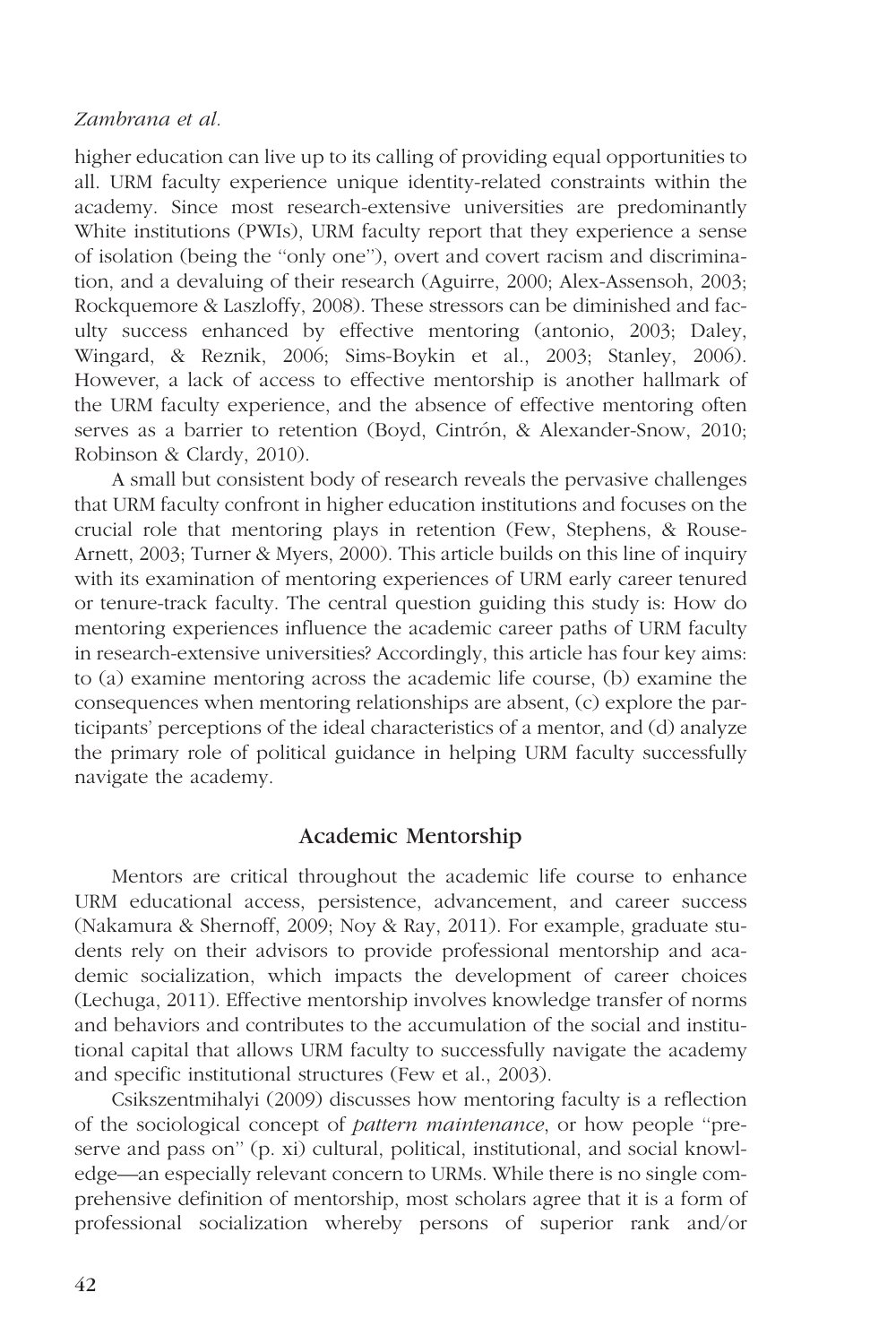experience instruct, counsel, guide, and facilitate the intellectual and/or career development of those identified as protégés (Blackwell, 1989). In this socialization process, the mentor acts as a guide, role model, teacher, and patron and brings the accomplishments of the protégé to the attention of others in power (Noy & Ray, 2011).

The scholarship on contemporary mentoring programs and policies often distinguishes between formal and informal mentoring, between the use of a mentorship committee and a dyadic relationship, and between mentor and advisor. These distinctions have created some misalignments in how faculty mentors and protégés view and enact their roles. For example, some scholars view mentorship as a close, noncompetitive, deeply personal relationship between two people that evolves over time (Osborn, Waeckerle, & Perina, 1999), while others focus more on the exchange of information that grants protégés access to the social and institutional capital that is not selfevident or available in procedural manuals (Jacobi, 1991). Group mentorship and peer mentorship are also rising in popularity as mechanisms to provide faculty with the support and resources needed for career advancement (Thomas & Hollenshead, 2001).

Many current constructions of mentoring fail to differentiate between mentorship and training. According to Bozeman and Feeney (2007), ''formal mentoring [is] an oxymoron'' (p. 732), suggesting that formal mandated mentorship programs are often relegated to supervisory interactions. Rather, the authors argue, the mentor and protégé should agree to participate in an informal mentoring process to increase the likelihood of a stronger mentoring relationship. Further, these scholars observe that a dyadic relationship is a better strategy of mentorship than group mentoring. While the definition of mentoring may be contested, most scholars agree that a strong mentoring relationship provides both affective support and instrumental support. There is also a consensus that crucial components include helping early career faculty negotiate barriers, manage time and commitments, learn and understand the unwritten rules of the academy, and develop a research agenda and tenure portfolio (Sims-Boykin et al., 2003).

In their analysis of the reasons universities are successful in recruiting highly qualified Black faculty, Barrett and Smith (2008) found that many of their participants mentioned the importance of mentoring relationships with senior faculty. However, studies show that access to mentoring relationships and professional networks designed to support and enhance faculty success is more limited for URM faculty (Aguirre, Martinez, & Hernandez, 1993; Diggs, Garrison-Wade, Estrada, & Galindo, 2009). Compared to White faculty, non-White faculty report significantly lower levels of satisfaction in personal interactions with tenured professors and fewer opportunities to collaborate with tenured faculty. Additionally, non-White faculty perceive that they receive less fair and equitable treatment, especially during the tenure review process (Collaborative on Academic Careers in Higher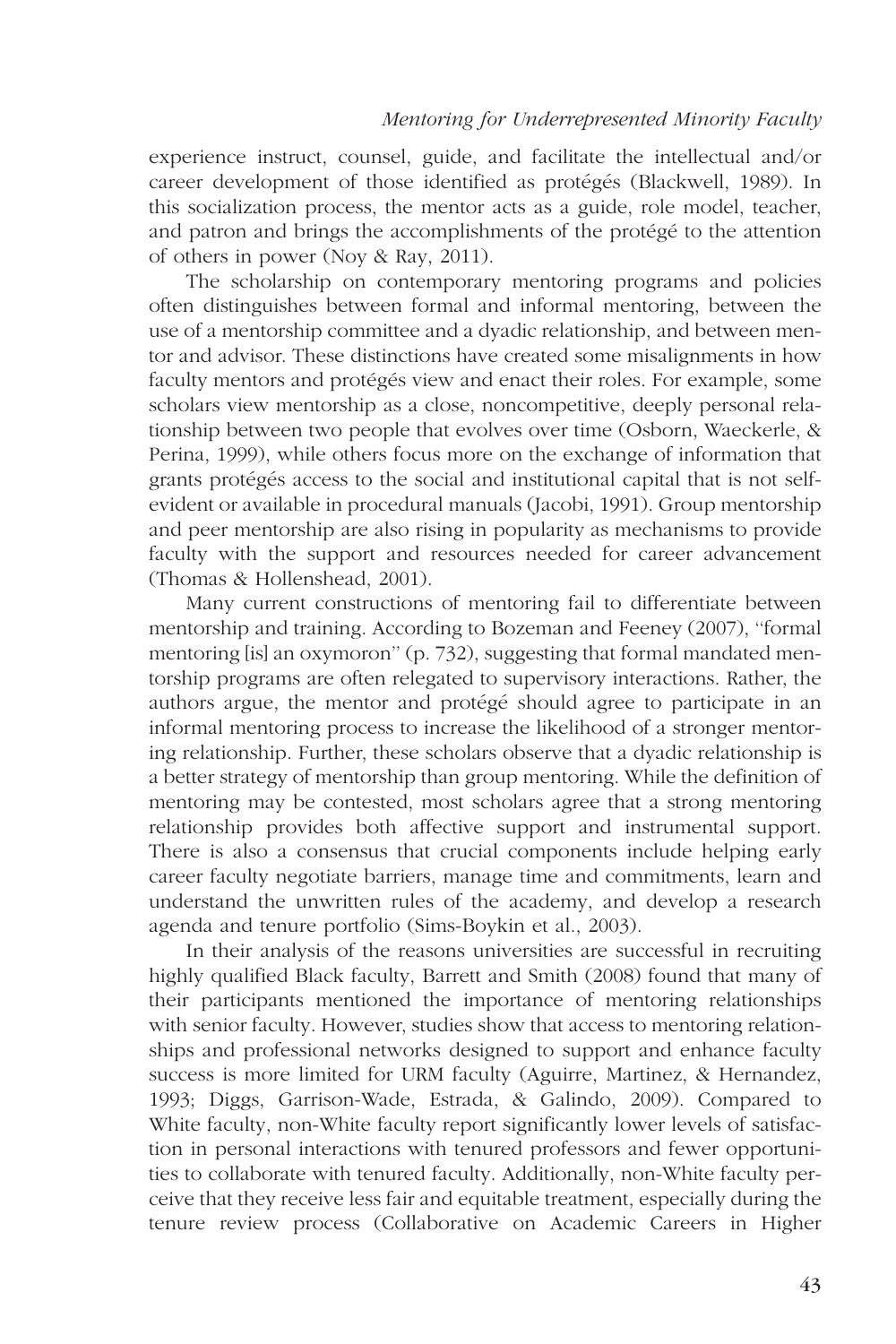Education [COACHE], 2007). The small number of URMs in the academy makes it less likely that URM faculty will have access to mentors of the same racial/ethnic background. However, Alexander-Snow and Johnson (1999) contend that beyond racial and gender similarities, shared research interests or a shared appreciation for each other's intellectual focus facilitate a supportive environment in the mentoring relationship.

We draw on a dual conceptual framework as a theorizing anchor for this study: intersectionality and social capital. It is vital to understand how the intersection of race/ethnicity and gender influence mentoring experiences. Intersectionality focuses on the ways in which multiple social categories (e.g., race, ethnicity, gender, and socioeconomic status [SES]) intersect at both the micro and macro levels of individual and social structural experiences (Dill & Zambrana, 2009; Weber, 1998). These intersections of identity reflect multiple interlocking systems of privilege, power, and oppression  $(e.g., racing, sexism, and classism)$  (Collins, 2005; Cuádraz & Uttal, 1999). By recognizing that identities are socially constructed within a power dominance relationship system, and therefore fluid, an intersectionality lens challenges the view that identities are permanent, fixed, singular polarizing constructs where one ''most'' salient aspect of someone's identity shapes their experience (Collins, 2000). Rather, members of both majority and minority groups are situated along a continuum that shapes their identities and social interactions and grants an individual ''power and options in some arenas while restricting . . . opportunities in another" (Weber, 1998, p. 24). An intersectional analysis is essential for understanding how the mentoring of URM faculty differs from other groups—both in terms of how URM faculty are mentored and how they experience mentoring. The intersections that shape URM faculty's multiple identities, the social perceptions of them by others (i.e., stereotypes), and dominant power relations influence their experiences along the academic life course (Brayboy, 2003; Espino, 2012; Gutiérrez y Muhs, Niemann, Gonzalez, & Harris, 2012; Harlow, 2003).

Using an intersectional lens, three basic premises guide our research: (a) Sociohistorical experiences of how URM groups were incorporated into the United States (due to slavery or colonization) may shape their research agendas and value to the academy; (b) societal perceptions of intersectional racial, ethnic, and gender identities often influence the expectations and patterns of access to social and institutional capital throughout the academic pipeline; and (c) patterns of interaction and the potential success of URM scholars in the academic pipeline are hindered by limited access to material resources, social capital, and prior experiences in segregated or underserved neighborhoods and schools. Our intersectional analysis illuminates how the multiple dimensions of identity and inequality uniquely shape these mentoring experiences.

Particularly salient in understanding the lived experiences of URM faculty, we also draw on Putnam's (2000) conceptualization of social capital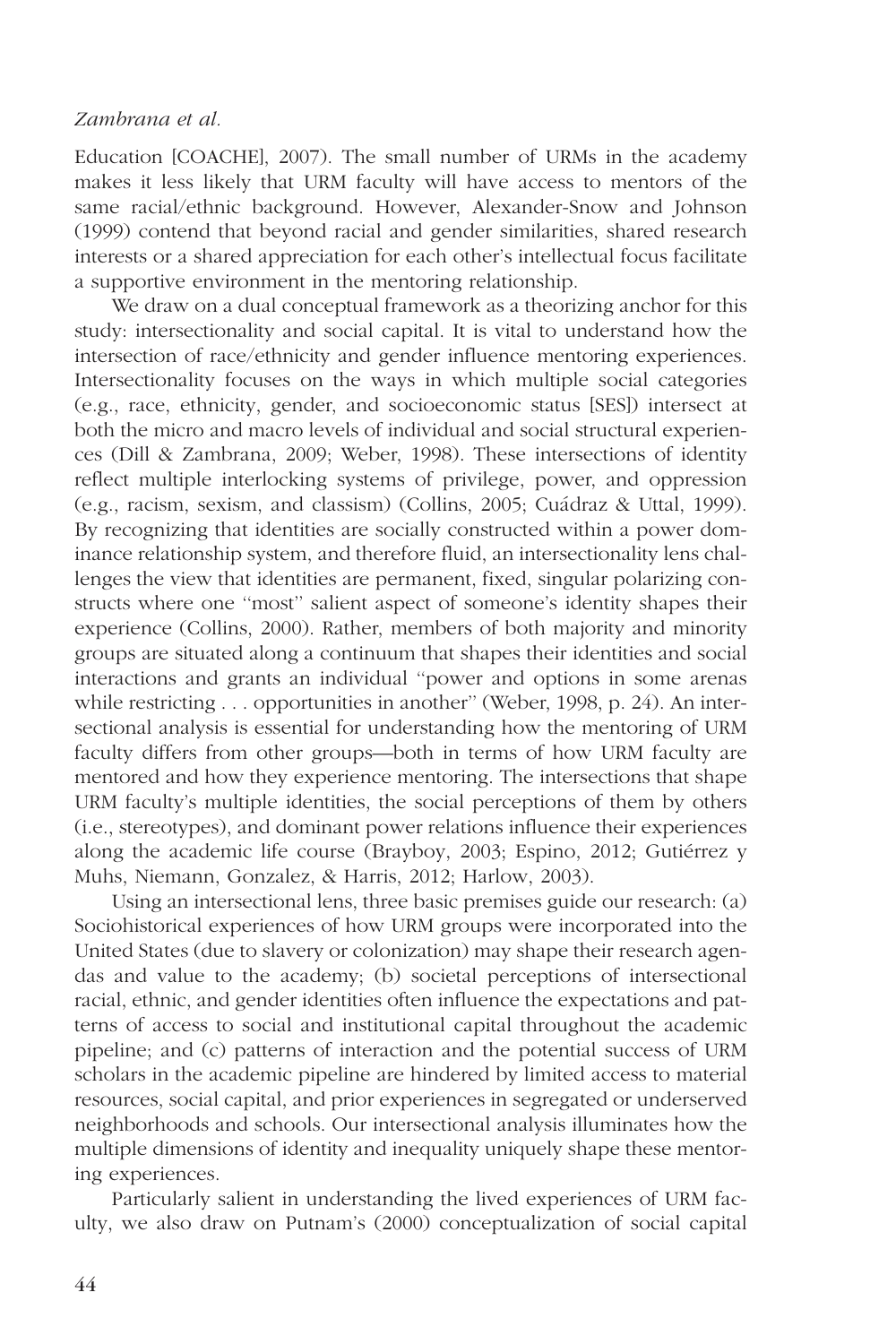as ''the collective value of all social networks and the inclinations that arise from these networks to do things for each other'' (p. 24). More individualistic conceptualizations of social capital are defined as the ''investment and use of embedded resources in social relations for expected returns'' (Lin, 2001, p. 19). Thus, we argue that effective mentoring practices may proffer important resources and social networks for URM faculty to build social capital. Despite the crucial role of URMs in the academic workforce, most efforts to explore the academic lives of URM faculty are captured mostly in anthologies of small case studies and autoethnographic narratives. Prior research provides an essential but limited view of the challenges and successes faced by URM faculty (e.g., Gutiérrez y Muhs et al., 2012; Robinson & Clardy, 2010; Stanley, 2006; Turner & Myers, 2000). The present study extends existing research by providing rich and insightful data that identify effective mentoring characteristics across the life course.

# Methodology

Qualitative data are drawn from a comprehensive study that used indepth interviews and focus groups to obtain information on the occupational stress, academic organizational factors, coping strategies, and physical and mental health of 58 URM faculty from 22 research-extensive universities. For this article, we use data from responses to questions on mentoring experiences and from a brief descriptive survey on demographic characteristics and self-reported mentoring activities.

# Sample

Eligibility criteria for study participants included U.S.-born and -raised women and men of African American, Mexican American/Chicano/a, and Puerto Rican descent who were early career faculty defined as tenure-track assistant or tenured associate professors at a Carnegie-defined researchextensive university (McCormick & Zhao, 2005). These groups were selected because they share involuntary historical incorporation into the United States (via slavery, colonization, or land takeover) that have shaped avenues of economic and social opportunity, and this mode of incorporation has created a legacy of exclusion, marginalization, and social interactions and experiences in higher education that are associated with marked, co-constitutive identities and stereotypic attributions of inferior intellect. Respondents who self-identified as Native Americans are regrettably not included due to insufficient sample size. We selected early career faculty since the focus of the study is on URM career paths. Focusing on early career faculty is important in uncovering potential reasons for underrepresentation and low retention of URM faculty in higher education institutions. Study participants were identified through network sampling techniques using existing academic listservs, personal contacts, peer networks, Faculty Advisory Board (FAB)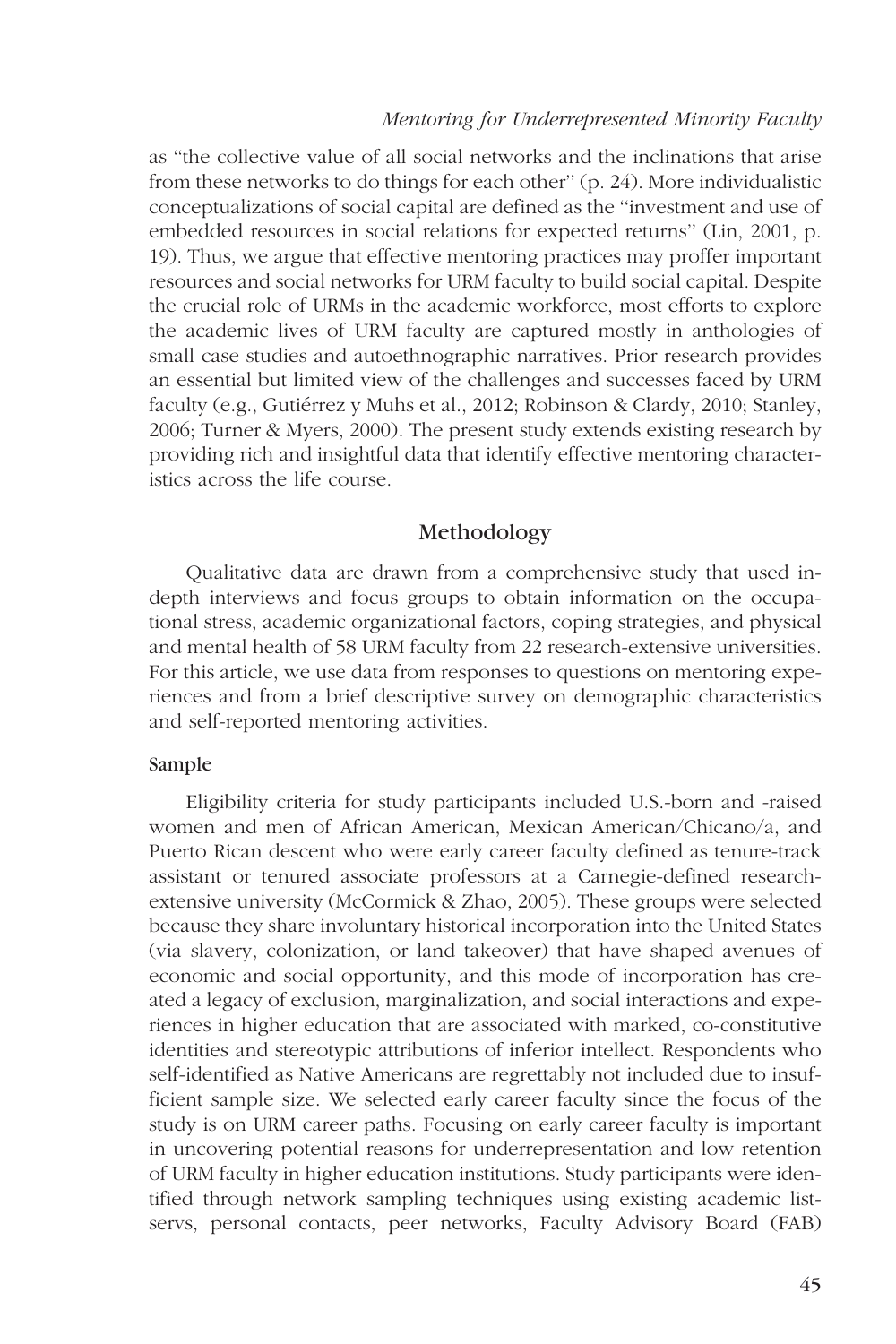referrals, word of mouth, and respondent recommendations. Adjuncts, lecturers, and full professors were excluded. All faculty provided written consent and were compensated for their time via small gift remunerations. The study was approved according to IRB procedures at the University of Maryland for research involving human subjects.

Of the 58 participants, 23 (39.7%) self-identified as African American, 21 (36.2%) as Mexican American or Chicana/o, and 14 (24.1%) as Puerto Rican. The sample included 33 (56.9%) women and 25 (43.1%) men. The mean age was 41.2, with a range of 30 to 64. The majority were assistant professors  $(n = 39, 67.2\%)$ , and about one-third were associate professors  $(n = 19,$ 32.8%). Disciplines reported by participants were recoded into broad disciplinary areas to protect respondent anonymity: arts and humanities (20.8%), social sciences (37.7%), STEM/health/medicine (32.1%), and education (9.4%).

#### Data Collection

We used in-depth, semi-structured interviews and focus groups to obtain experiential or ''lived experience'' information on the role of mentoring and its perceived impact on the respondents' academic career path. Semistructured interviews ''provide greater breadth and depth of information [and] the opportunity to discover the respondent's experiences and interpretations of reality'' (Blee & Taylor, 2002, p. 92). The interview and focus group protocols each consisted of a total of 20 open-ended questions. Six questions focused on mentoring experiences, descriptions of ideal mentoring relationships, and the role of the mentor in each respondent's academic career path. The mentoring questions are included in Table 1. In addition, a descriptive survey with a linked ID number was administered upon completion of interviews or focus group (100% response rate). Survey items included: (a) demographic indicators, (b) employment and educational background, and (c) mentorship items and a scale. We assessed mentorship and mentoring activities by adapting questions from the National Faculty Survey (Robert Wood Johnson Foundation [RWJF], 1995). Mentorship items included: whether participants had a mentor in the past three years and identification of a current mentor. Current mentorship-facilitated activities were assessed with respondents reporting if a mentor had facilitated (yes/no) any of  $6$ activities: opportunities for collaboration, coauthoring articles and book chapters, invitations to conferences, reviewing your career annually, journal editorial boards, and chairing for conferences. Another item asked respondents to assess the impact of mentoring on career growth using a Likert-type scale with five response options.

Interview and focus group protocols were piloted with five URM early career faculty who were not part of the final sample. Respondents suggested the following changes: (a) Ask about mentors throughout educational trajectory, (b) explore mentors who are external to participants' institutions, and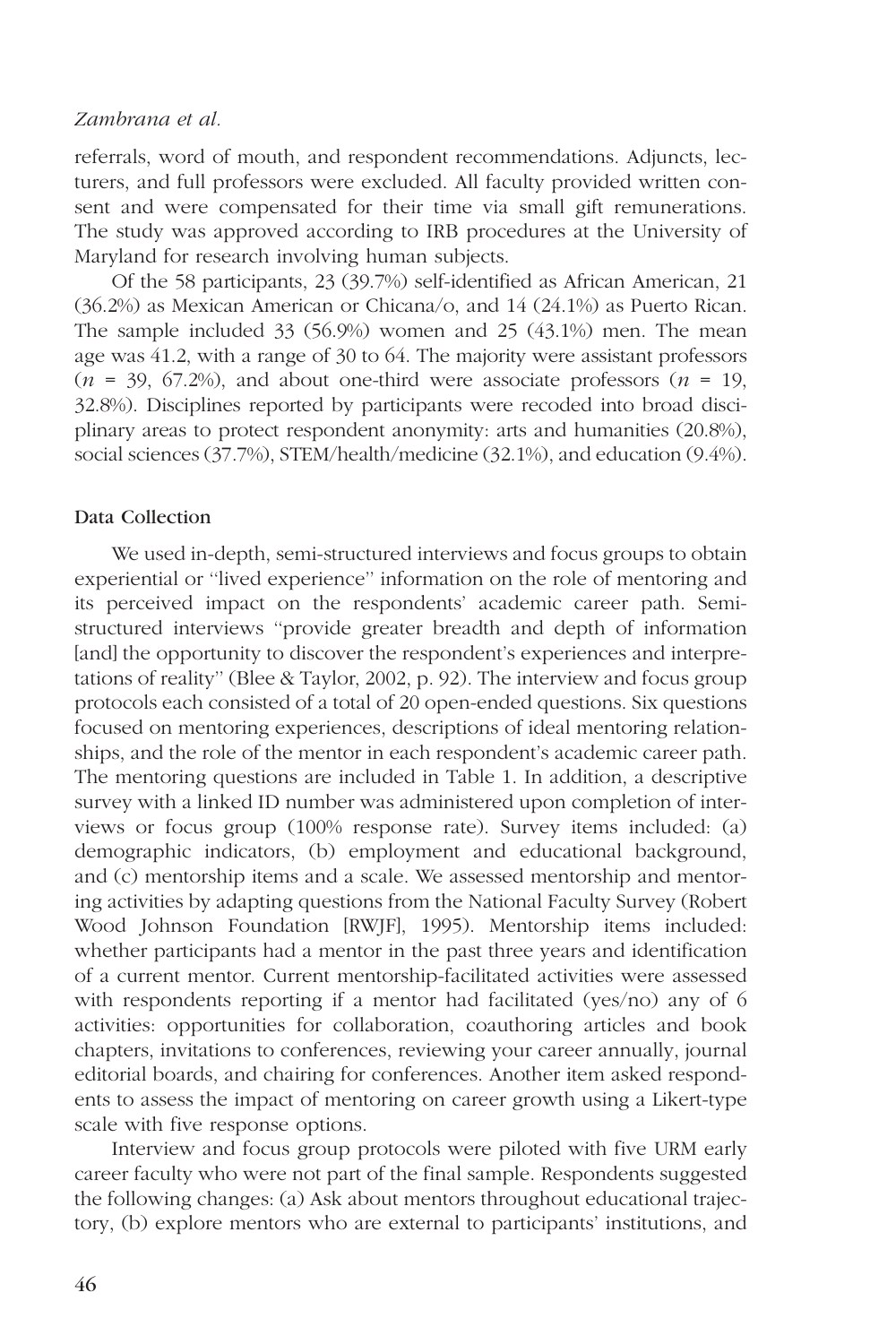#### Table 1 Qualitative Questions and Descriptive Survey Items

| Interview/Focus Group Questions                                                                                                                                                                                                                                                                                                                                                                                                                                                                                                                               | Descriptive Survey Items                                                                                                                                                                                                                                                                                                                                                                                                                                                                                                                                                                                                                                                                                                                                                                                                                                                                                       |
|---------------------------------------------------------------------------------------------------------------------------------------------------------------------------------------------------------------------------------------------------------------------------------------------------------------------------------------------------------------------------------------------------------------------------------------------------------------------------------------------------------------------------------------------------------------|----------------------------------------------------------------------------------------------------------------------------------------------------------------------------------------------------------------------------------------------------------------------------------------------------------------------------------------------------------------------------------------------------------------------------------------------------------------------------------------------------------------------------------------------------------------------------------------------------------------------------------------------------------------------------------------------------------------------------------------------------------------------------------------------------------------------------------------------------------------------------------------------------------------|
| • Describe your ideal mentoring relationship.<br>• Describe relationships with mentors<br>(if you have one).<br>• What do you see as the major role of<br>your mentor in helping you advance<br>your career path?<br>• Do you have a mentoring relationship<br>outside your work institution? Please<br>describe (How does it come about?<br>What does it offer?).<br>• How do your actual experiences with<br>mentoring within your current<br>institution compare to this ideal?<br>• Has mentoring made a difference in<br>your career path? In what ways? | Characteristics of participants<br>Gender (one item)<br>$\bullet$ Male<br>• Female<br>Race/ethnicity (two items)<br>• Hispanic/Latino origin?<br>• What is your race?<br>Age (one item)<br>• Year born<br>Professional rank (two items)<br>$\bullet$ Rank<br>• Tenure<br>Discipline employed (one item)<br>• Open-ended (write in)<br>Two (2) Mentoring items (yes/no)<br>Characteristics of mentor (two items)<br>• Mentored in last three years<br>• Currently mentored<br>Six (6) Mentor-facilitated<br>activities (yes/no)<br>• Opportunities for collaboration,<br>coauthoring articles and book<br>chapters, invitations to conferences,<br>reviewing your career annually,<br>journal editorial boards, and<br>chairing for conferences.<br>Inadequate mentoring impeded<br>career growth?<br>• Five response options: $very$<br>significantly, a great deal,<br>somewhat, hardly<br>at all, not at all |

(c) obtain information on participation in mentoring programs. Revisions were made to the protocol, and data were collected from October 2010 through June 2012. All of the interviews and focus groups were recorded digitally and professionally transcribed. Interviews ranged from 48 minutes to 2 hours 42 minutes, and focus group time ranged from 2 hours 30 minutes to 3 hours 55 minutes. Interviews were scheduled to last about 2 hours but often lasted much longer because of the participants' emotionally laden recollection of their experiences and their decision to speak for the first time about difficult or traumatic experiences that they perceived as prior microaggressions (Solórzano, 1998).

Due to the sensitivity of the content, the first author conducted the majority of interviews and focus groups. Interviewers had well-honed interview skills, were sensitive to the potential concerns of the participants, and were mindful of the importance of establishing rapport and reinforcing trust.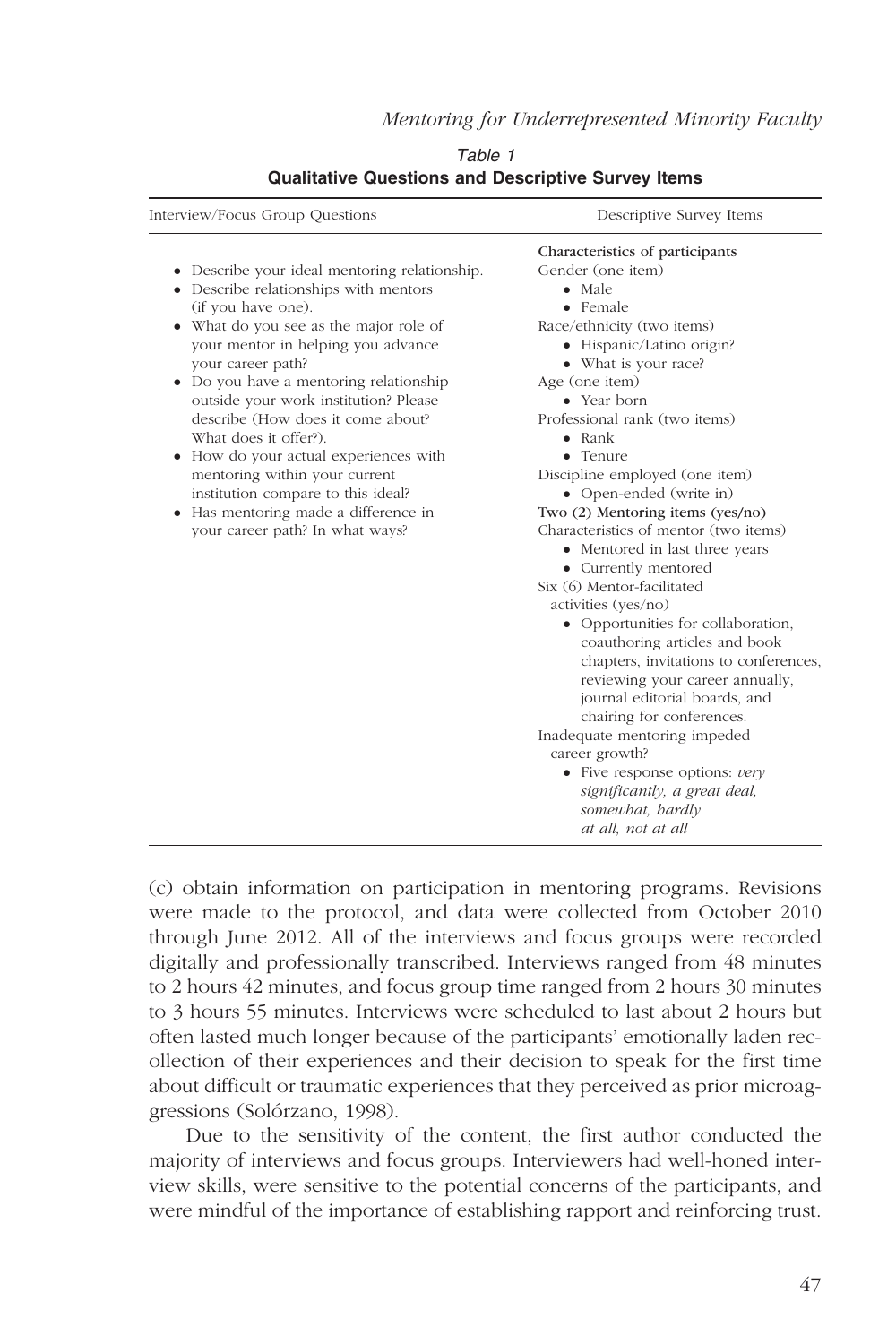While a shared racial/ethnic identity can be an asset in data collection, common experience or shared thinking was not assumed, and the interviewers always asked for full explanations of any experience.

## Analysis

All coding was completed in Atlas.ti 6.2 to allow for more efficient coding, analysis, and interpretation of the interviews and focus groups. Thematic content analyses of the initial 10 interviews were conducted by the research team in conjunction with the major theorizing themes drawn from an extensive literature review on academic environments and work life among underrepresented faculty. These content analyses yielded a codebook containing 13 main codes, including subcodes and negative cases.

All four main coders (two doctoral candidates and two postdoctoral researchers) were experienced qualitative researchers. Coders received six hours of training regarding the purposes of study and interpretations of main codes in the codebook. In addition, three weekly 3-hour sessions were held during the team coding of initial interviews to discuss any inconsistencies or potential new codes, and then research team meetings were held monthly thereafter. Each transcribed interview and focus group was read multiple times by the assigned coders and then coded, line-by-line, to develop case-ordered, then theme-ordered descriptive matrices (Rubin & Rubin, 2005). In addition, a third coder reviewed all transcripts to reconcile any inconsistencies in the main thematic codes. Noteworthy thematic saturation was reached early on in the analysis process (Clarke, 2007), and agreement was highly consistent among coders. In addition, participants' discipline and department were recoded and collapsed into larger National Science Foundation disciplinary codes to avoid any potential violation of confidentiality and anonymity. All univariate procedures were conducted with SPSS 17.0.

#### Reliability and Credibility

Multiple verification steps were built into the study's design in order to validate the findings and establish reliability and credibility. Beyond methodological consistency, as a major aspect of reliability in qualitative methods (Corbin & Strauss, 2008), the primary verification techniques included: (a) triangulation (the use of multiple sources of data) and (b) peer review/ debriefing. Since data were derived from multiple sources, including individual interviews, six focus groups, and linked surveys, triangulation confirmed that these data reflect patterns of experience and are not due to research protocols, measures, or specific wording of questions (Denzin & Lincoln, 1998). In addition, the research team conducted ''analytic triangulation'' (Patton, 2002, p. 555) through the use of multiple coders who were not present during data collection. These coders analyzed the data, and their conclusions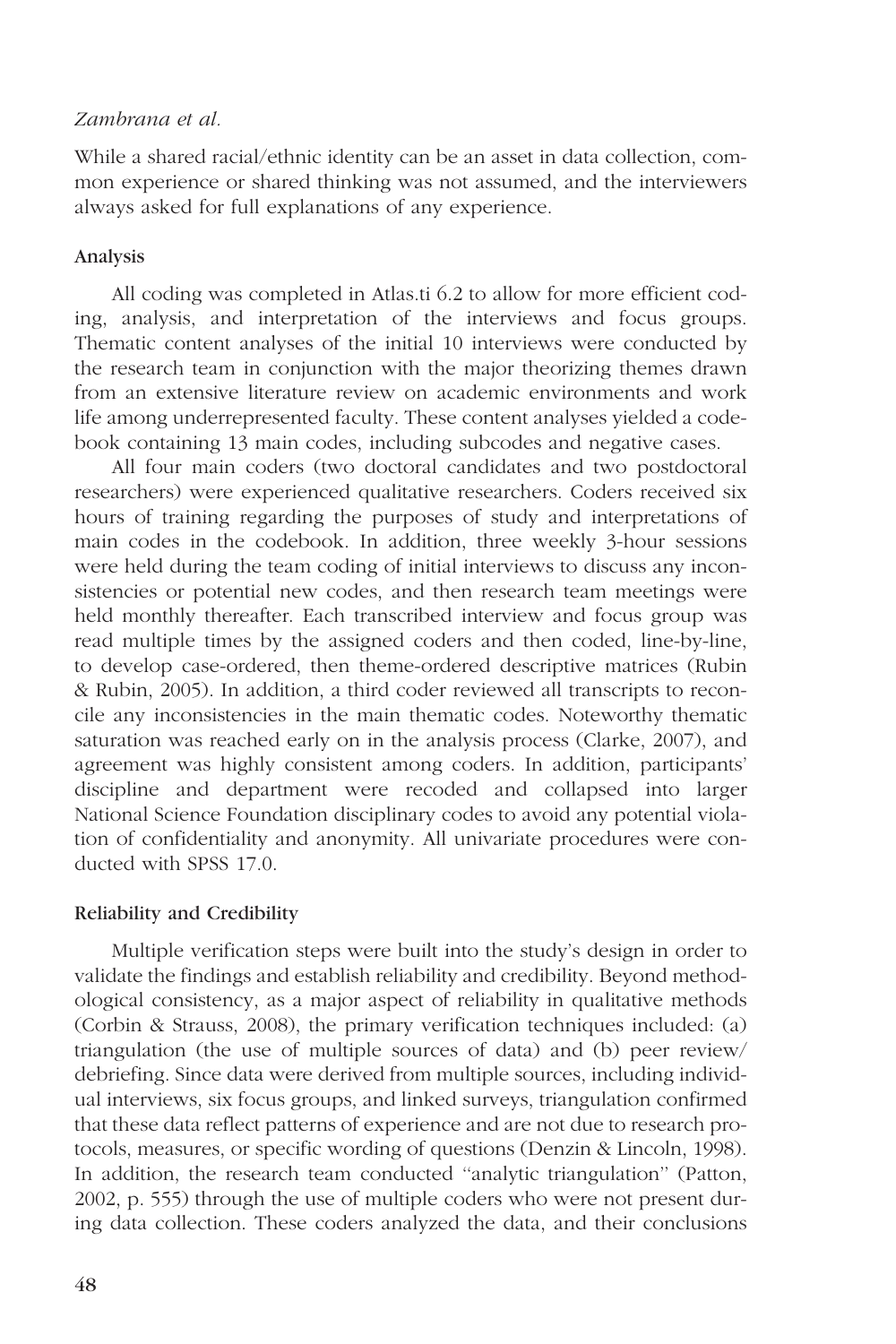were compared with those of the two original coders and also with the first author, who was the primary interviewer in the study.

#### Study Limitations

These data are limited by the voluntary nature of the participants. Selection bias represents a potential study limitation as many participants were identified by a network of senior professors known to the first author. It is possible that those who either felt well suited to the academy or totally dissatisfied elected not to participate. Participants may also have provided socially desirable responses because they feared the consequences of disclosure to the interviewers who were senior faculty members. The crosssectional study design, use of nonrandom sampling procedures, and the sample size do not permit causal inference and may not be representative of all URMs in higher education institutions or even in research-extensive universities. As noted above, Native Americans, who are severely underrepresented in higher education, are not included in this article due to insufficient sample size. Nonetheless, we are confident that our data provide insight into the mentoring experiences of a diverse cross-sectional sample of URM faculty at research-extensive universities in the United States.

#### Findings

Descriptive data are presented on four self-reported items: (a) whether the participant was mentored in the past three years, (b) whether the participant had a current mentor at the time of the study, (c) activities facilitated by mentors, and (d) perception of mentors' reported impact on the participants' academic careers. We then follow these descriptive data with qualitative thematic analyses. As displayed in Table 2, approximately 90% of respondents could identify someone as a mentor in the past three years as well as a current mentor (93.1%). Almost two-thirds (63.8%) reported three or more mentors. The most frequent mentor-facilitated activities reported were opportunities for collaboration (74.5%), coauthoring papers and books (58.2%), invitations to attend conferences (58.2%), and an annual career review (53.4%). One notable finding was that about half the participants reported that inadequate mentoring had impeded their career growth, with about 25% of them feeling inadequate mentoring had impeded career growth a great deal or very significantly. The results on mentoring experiences were found to be similar by race, ethnicity, gender, and discipline. Data did not show any observable differences in the mentoring experiences of faculty by discipline or STEM versus non-STEM disciplinary fields. This finding is not surprising given that across all fields URM faculty tend to be underrepresented regardless of discipline.

The qualitative data on the availability of mentors and barriers in mentoring relationships provide rich insights on mentoring and its impact.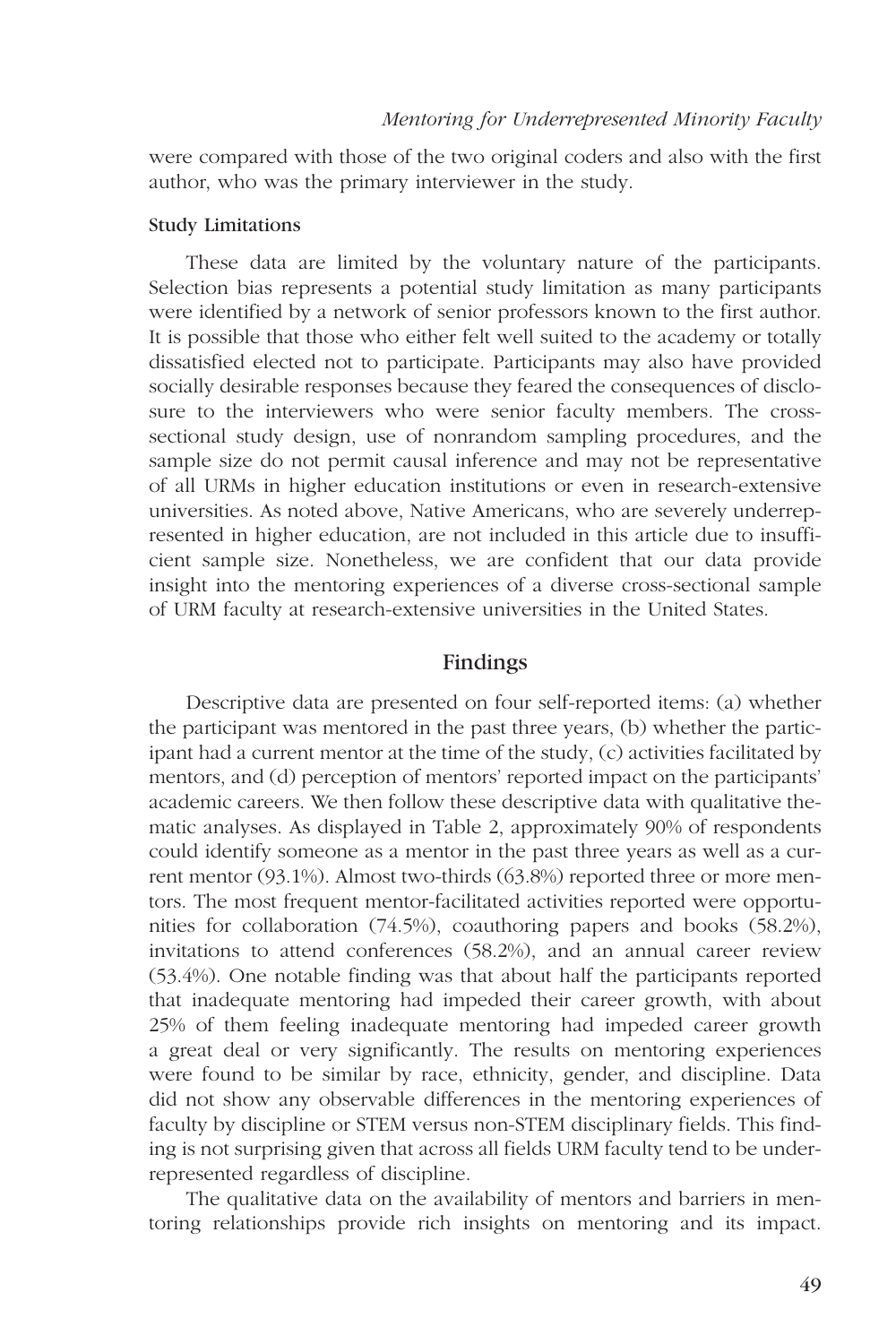|                                                  |                         | African American       |                                | Mexican American       |                                      |                        | Puerto Rican          |
|--------------------------------------------------|-------------------------|------------------------|--------------------------------|------------------------|--------------------------------------|------------------------|-----------------------|
|                                                  | $n = 58$ (%)<br>Total   | $= 9 (0)$<br>Male<br>η | $= 14 (%)$<br>Female<br>$\Box$ | $= 9 (0)$<br>Male<br>η | $= 12 (%)$<br>Female<br>$\mathbf{a}$ | $= 7 (%)$<br>Male<br>η | $n = 7$ (%)<br>Female |
| Professional rank<br>Mean (SD) age               | 41.2(8.14)              | 37.7 (3.08)            | 41.7(6.32)                     | 42.4 (10.58)           | 39.8 (9.54)                          | 42.3 (6.42)            | 44.1 (11.63)          |
| Tenure-track assistant professor                 | 39 (67.2)               | 6(66.7)                | 8 (57.2)                       | 6(66.7)                | 9(75.0)                              | (6, 85.7)              | 4(57.2)               |
| Tenured associate professor                      | 19(32.8)                | 3(33.3)                | 6(42.9)                        | 3(33.3)                | 3(25.0)                              | 1(14.3)                | 3(42.9)               |
| Discipline                                       |                         |                        |                                |                        |                                      |                        |                       |
| Arts and humanities                              | 11 (20.8)               | 1(11.1)                | 4(28.6)                        | 3(33.3)                | 2(16.7)                              |                        | 1(14.3)               |
| Social sciences                                  | 20(37.7)                | 4(44.4)                | 5(35.7)                        | 2(22.2)                | 3(25.0)                              | 3(42.9)                | 3(42.9)               |
| edicine<br>STEM and health/m                     | 17(32.1)                | 4(44.4)                | 1(7.1)                         | 3(33.3)                | 3(25.0)                              | 3(42.9)                | 3(42.9)               |
| Education                                        | (9.4)<br>M              |                        |                                | 1(11.1)                | (25.0)<br>$\infty$                   | 1(14.3)                |                       |
| Mentored in last 3 years                         |                         |                        |                                |                        |                                      |                        |                       |
| Yes                                              | 52 (89.7)               | 9(100.0)               | 12(85.7)                       | 9(100.0)               | 11(91.7)                             | 7(100.0)               | 4(57.1)               |
| $\sqrt{2}$                                       | 6(10.3)                 |                        | 2(14.3)                        |                        | (8.3)                                |                        | 3(42.9)               |
| Currently mentored                               |                         |                        |                                |                        |                                      |                        |                       |
| Yes                                              | 54 (93.1)               | 9(100.0)               | 13 (92.9)                      | 9(100.0)               | 11(91.7)                             | (6, 85.7)              | (6.65.7)              |
| $\frac{1}{2}$                                    | $4(6.9)$                |                        | $1\,(7.1)$                     |                        | 1(8.3)                               | 1(14.3)                | 1(14.3)               |
| Rank-ordered mentor-facilitated activities (yes) |                         |                        |                                |                        |                                      |                        |                       |
| Opportunities for collaboration                  | 41 (74.5)               | 6 (66.7)               | 8 (57.1)                       | 8 (88.9)               | 9(75.0)                              | (6.85.7)               | 4(57.1)               |
| Coauthoring articles, book chapters              | 32 (58.2)               | 4(44.4)                | 8 (57.1)                       | 7(77.8)                | 7(58.3)                              | 5(71.4)                | 1 $(14.3)$            |
| Invitations to conferences                       | 32 (58.2)               | 5 (55.6)               | 7(50.0)                        | $4(44.4)$              | 7(58.3)                              | 5(71.4)                | 4(57.1)               |
| Reviewing your career annually                   | 31 (53.4)               | 5 (55.6)               | (50.0)                         | $4(44.4)$              | 8 (66.7)                             | 4(57.1)                | (42.9)<br>$\infty$    |
| Journal editorial boards                         | 11(20.0)                | $1\ (11.1)$            | 4(28.6)                        | 1(11.1)                | 1(8.3)                               | 3(42.9)                | 1(14.3)               |
| Chairing for conferences                         | (18.2)<br>$\frac{1}{2}$ | (11.1)                 | 4(28.6)                        | 1(11.1)                | 1(8.3)                               | 2(28.6)                | (14.3)                |
| Inadequate mentoring impacted career             |                         |                        |                                |                        |                                      |                        |                       |
| great deal<br>Very significantly/A               | 15(25.9)                | 3(33.3)                | 5(35.7)                        | 1(11.1)                | 3(25.0)                              | 1(14.3)                | 2(28.6)               |
| Somewhat                                         | 18 (31.0)               | 3(33.3)                | 1(7.1)                         | 5 (55.6)               | 2(16.7)                              | 3(42.9)                | 4(57.1)               |
| $\exists$<br>Hardly at all/not at                | 24 (41.4)               | 3(33.3)                | 8 (57.2)                       | 3(33.3)                | 6(50.0)                              | 3(42.9)                | 1(14.3)               |

Demographic and Mentoring Characteristics by Race/Ethnicity and Gender Demographic and Mentoring Characteristics by Race/Ethnicity and Gender Table 2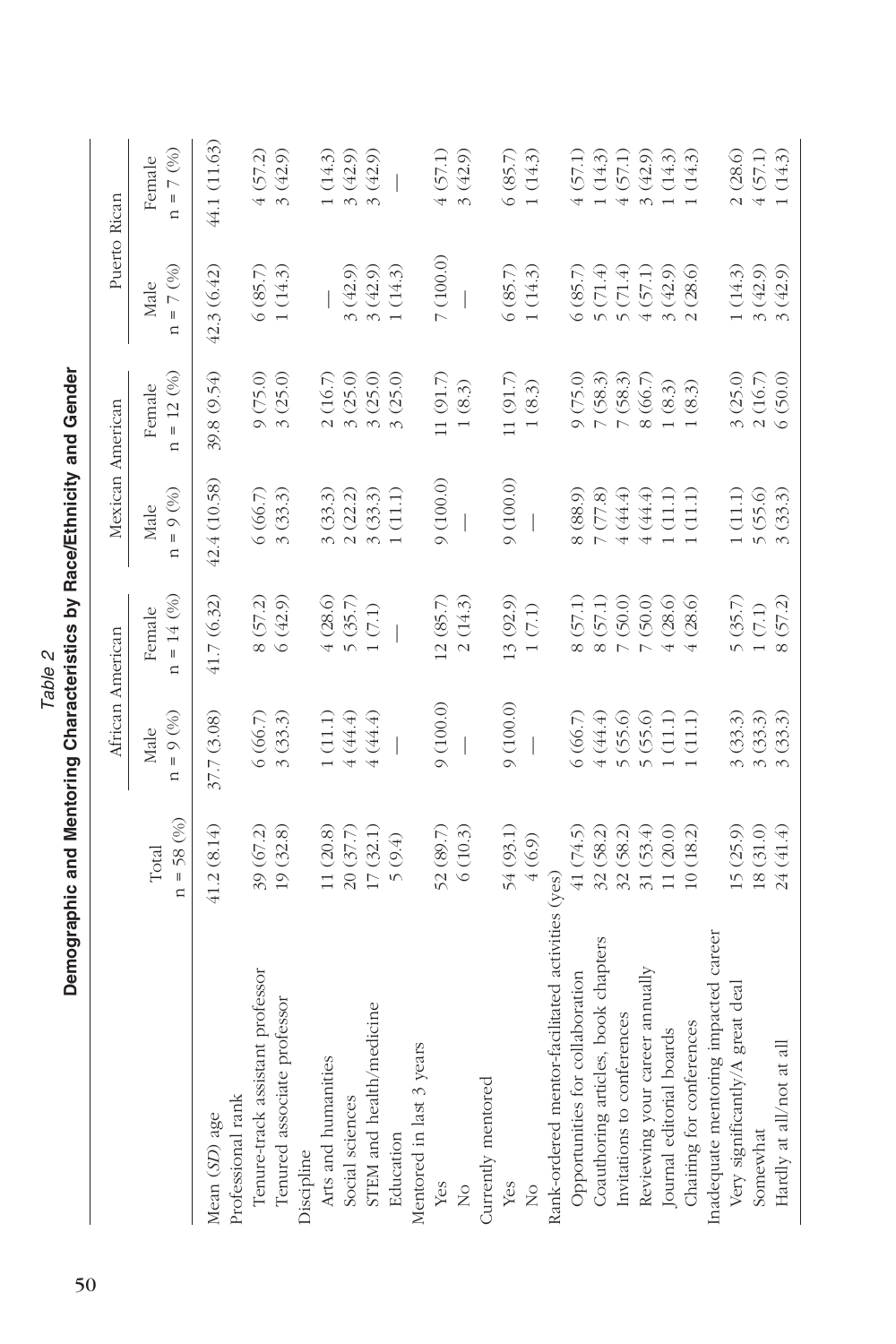Powerful insights in four areas emerged from the participants' experiences and observations: (a) the role of mentoring experiences across the academic life course, (b) barriers in mentorship relationships, (c) ideal mentoring characteristics, and (d) political guidance that transmits knowledge about institutional norms and the role of race and power in higher education.

## Mentors Across the Life Course

The data illuminated how mentoring ''is structured by institutions, roles, and norms'' (Gee, Pavalko, & Long, 2007, p. 266) and by historical perceptions, family background, neighborhood segregation patterns, and access to role models and mentors in the formative years of URM faculty. Many of the participants described the importance of mentors from childhood through graduate school, while others lamented not having mentors throughout their life course. Respondents who had access to early positive mentoring experiences in the K–20 educational years were more likely to maintain those relationships, take advantage of mentoring resources, and express more confidence in pursuing their research agendas. In contrast, negative K–20 mentoring experiences often led to the accumulation of mistrust and feelings of alienation that increased the stress of URM faculty navigating their academic career paths. Mentors served as role models across many settings and set an aspirational bar for respondents in their lives and scholarly work. Mentors also transmitted multiple forms of social capital in the form of knowledge on how to negotiate institutions, cultural and political norms at PWIs with a focus on unwritten rules, how to identify mentors and access support, how to access opportunity structures (e.g., financial support), and how to interact with others, especially potential mentors.

Many participants said that witnessing the careers of senior URM scholars provided inspiration and hope in the midst of struggle. One Puerto Rican female participant stated that it had ''been really helpful to see other scholars of color up there on the ladder, in the food chain.'' Educators across the life course helped participants see themselves as academics because they invested in their intellectual development. A number of participants spoke about how educators in their formative years invested in their intellectual development and made it possible to navigate the academic pipeline:

I grew up on . . . this little cul-de-sac in a Black neighborhood in [Midwestern city]; actually one where there were riots after King's assassination, so you know what happens to those communities, they never get rebuilt. But, on my little cul-de-sac were all these retired public school teachers . . . so I definitely had Black [educators] . . . who were totally behind my intellectual growth and development, even before it was clear that I was going to be a professor. (African American, male)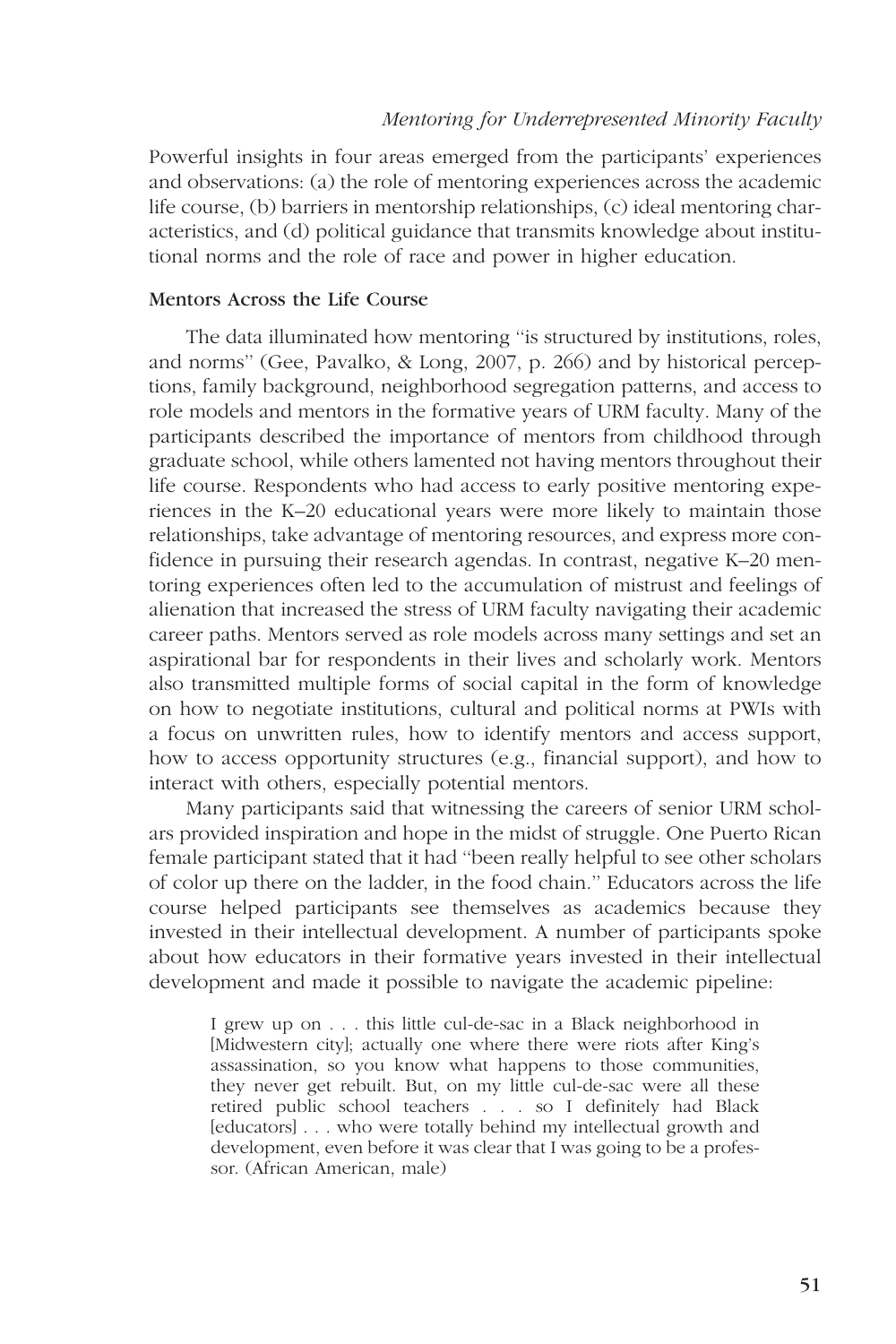Participants also discussed how a lack of early mentors in their earliest schooling made their path more difficult as well as the difficulty of transitioning from ethnic majority schools and neighborhoods to PWIs. Many participants echoed the sense of shock that one Mexican American male respondent experienced:

It makes me kind of sad . . . realizing how little mentoring I had [from childhood], how little direction, and of course I'm talking about this as someone [who] already had four years in the Ivy League. And to get through that [undergraduate] experience, that was quite an experience. [F]or me it was a moment of true cultural, education, language, socioeconomic, religious, shock of my life. Those first two years in college . . . were the most difficult part of my entire educational training of the 18 years [post high school]. I found [graduate school] not difficult at all [compared to those first few years of college].

Many participants felt that it was ''chance'' or ''luck'' that mentors had taken an interest in them at some point during their lives and that these relationships made it possible for them to not only attend college but also graduate school. They believed that access to strong mentoring had moderated the fragility associated with their socioeconomic status and that without this mentoring they could easily have ended up in working-class positions:

The last inspiration . . . has been . . . certain teachers. . . . At every point along my trajectory, if that person hadn't been there, I could have ended up working in the fields, going [into the military], whatever. It wasn't intentional, it was just haphazard, but luckily they were there. All the way from my 8th grade teacher, who took this notebook and said, ''Write your titles.'' (Mexican American, male)

The previous narrative emphasizes that his experiences with early mentoring were essential in providing him with the foundational skills and strategies, emotional support, and accountability that he translated into success throughout the academic pipeline. Similarly, many of the participants discussed how mentors earlier in their lives provided a lens for understanding their life experiences and systems of inequality based on race and class:

When I was an undergraduate student . . . I met a [White] faculty member . . . who was extremely inspirational as a teacher and as a mentor. He taught me about social inequality. . . . And it was literature that was extremely difficult for me to understand, but it was the first time that I had read literature that helped me to understand poverty and my own experience. (Puerto Rican, female)

The ability to identify inequality, understand systems of oppression, and recognize how inequality influenced their lives and communities protected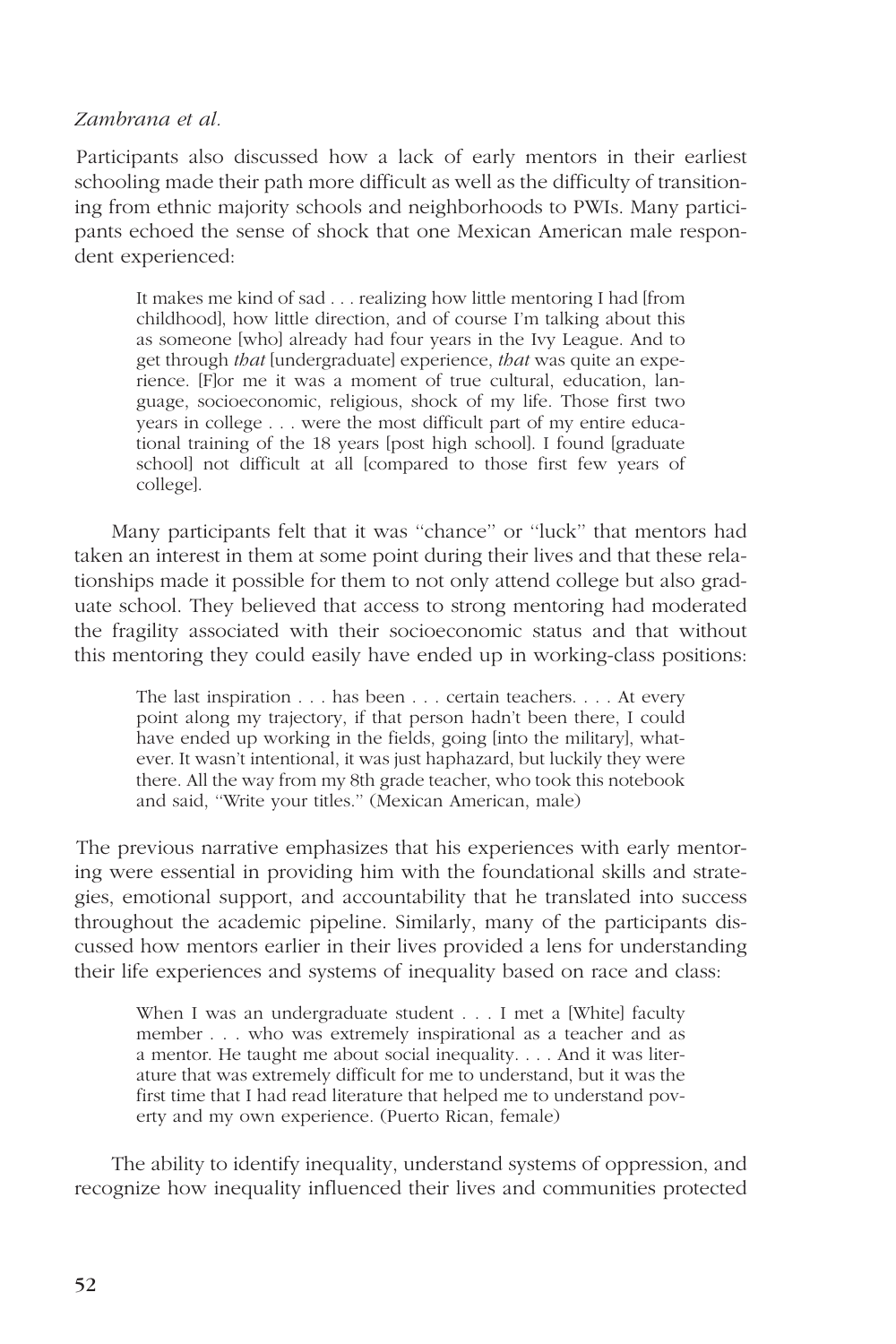participants from internalizing discrimination and helped them develop a resiliency that bolstered them in the academy.

The capacity to connect with mentors who understood the struggles specific to URM populations at PWIs offered protection and helped to promote retention and success. For example, one respondent discussed an administrator who served as a mentor when he was an undergraduate:

[T]here was a woman ...a faculty advisor in the . . . college office. She was African American. And I would come in that first semester with all these horror stories, and I would be a mess in her office, crying and trying to figure out what to do. And she oriented me to her tutoring service. She got me to talk to my professors [and taught me how to talk to them] to discuss what was going on and how this was so new. . . . This was a trial by fire, and I was getting burned. And so she was my advocate that first year. (Mexican American, male)

This administrator offered strategies on how to negotiate institutional bureaucracies and ask for help. In addition, she provided a safe haven and a tacit acknowledgement that being a URM undergraduate at a PWI involved a steep learning curve. Another respondent described a URM mentor as personally, intellectually, and professionally validating:

And [a top administrator at the university during graduate school who was an African American man] kept me focused on the larger issues of completing the dissertation during every meeting. He had an open-door policy with me. [H]e would encourage me. . . . One thing about [him is that] when you meet him, he will make you feel as if you're the brightest, most capable person in the country. (African American, male)

Reminding participants that they were ''the brightest'' and ''most capable'' helped URM faculty overcome the ''imposter syndrome,'' a shared fear in academia that is exacerbated by the intersectional experiences of URM faculty (Brems, Baldwin, Davis, & Namyniu, 1994; Dancy & Brown, 2011). Participants often spoke about the fear of being perceived as ''Affirmative Action hires'' who were not recognized for the merit of their work. This fear reflects how policies employed to redress historical and current forms of racial discrimination and inequality can penalize the targeted group. Many participants also described experiences in which they were assumed to be outsiders or part of the service or support staff (even within their own departments). Strong mentoring relationships with URM administrators mitigated pervasive feelings of being perceived as interlopers and offered a sense of belonging.

In addition to affective support, some mentors offered invaluable instrumental support for URM faculty, such as writing strong letters of recommendation and connecting URM faculty to well-established senior faculty in their field. Overall, the mentors with the greatest impact were those who inspired,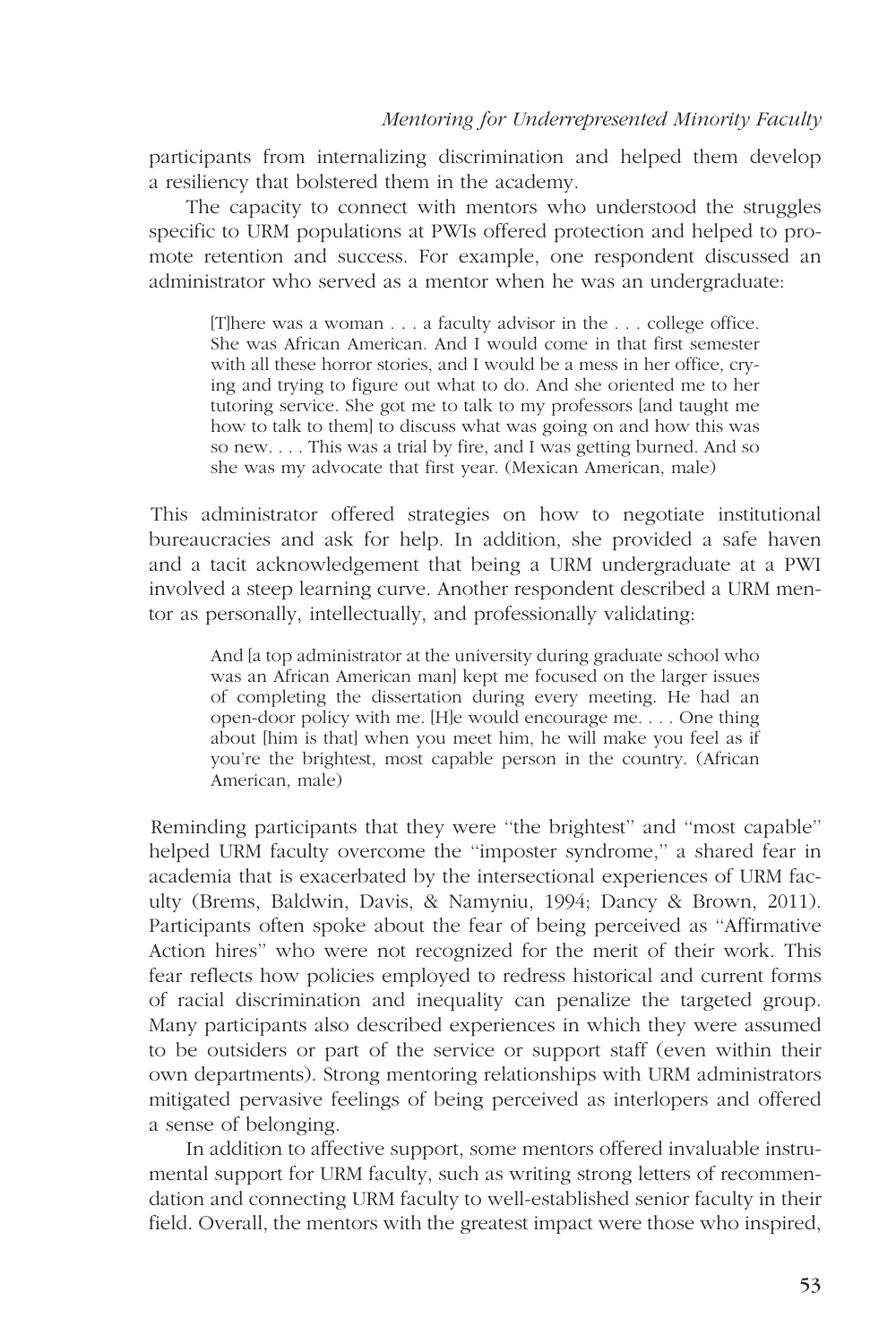encouraged, and helped the participants during their undergraduate and graduate training to build the skills and strategies to unlock the doors to an academic career, a trajectory many had not thought was theirs to claim. Across the life course, mentoring provided a roadmap for respondents on what to expect in caring and effective mentoring relationships. Early life mentorship provided the necessary instrumental and affective support to develop the social and institutional capital necessary to successfully negotiate their career paths.

## Barriers to Effective Mentoring

The absence of mentoring for participants limited access to the social and institutional capital necessary to pursue a doctorate degree and advance in academia. Without these stepwise supports, participants were unable to establish research agendas as graduate students, publish with senior faculty, or seek grants and fellowships. Many respondents were unaware that these activities were important gateways that would strengthen their tenure portfolios and understood only later in their careers what a mentor could have offered. Others were well aware of the type of mentoring relationship they desired and the consequences of not having that type of guidance. These participants reported feeling unanchored, as though they had been left to navigate uncertain waters alone. As one African American, male participant stated, ''You could have just cut across the field, but you went all the way around.''

Four barriers to effective mentorship emerged from the data: benign neglect, feeling uninformed and unsupported, experiencing a patchwork of mentors, and perceptions of limited understanding and limited acceptance of their research agenda. Respondents described formal mentors who never met with them, left the university after a brief time, did not provide comments on their research, or provided supervisory rather than advisory interactions. This benign neglect was more likely to occur when URM faculty were assigned mentors as part of routine university policy. Others had mentors with little familiarity or interest in their areas of research or who did not respect or understand their research agenda and could not provide suitable guidance or support:

We were assigned mentors as new hires . . . in my department. . . . The woman I was assigned is the senior who has established her reputation . . . and she started one semester after I did. . . . She calls herself my mentor but I couldn't possibly tell you what she ever did to guide me. . . . I don't know if she got a few extra dollars for doing it. (Mexican American, female)

Participants could discern the difference between effective mentoring relationships and those that were more advisory in nature. As a Puerto Rican female respondent noted: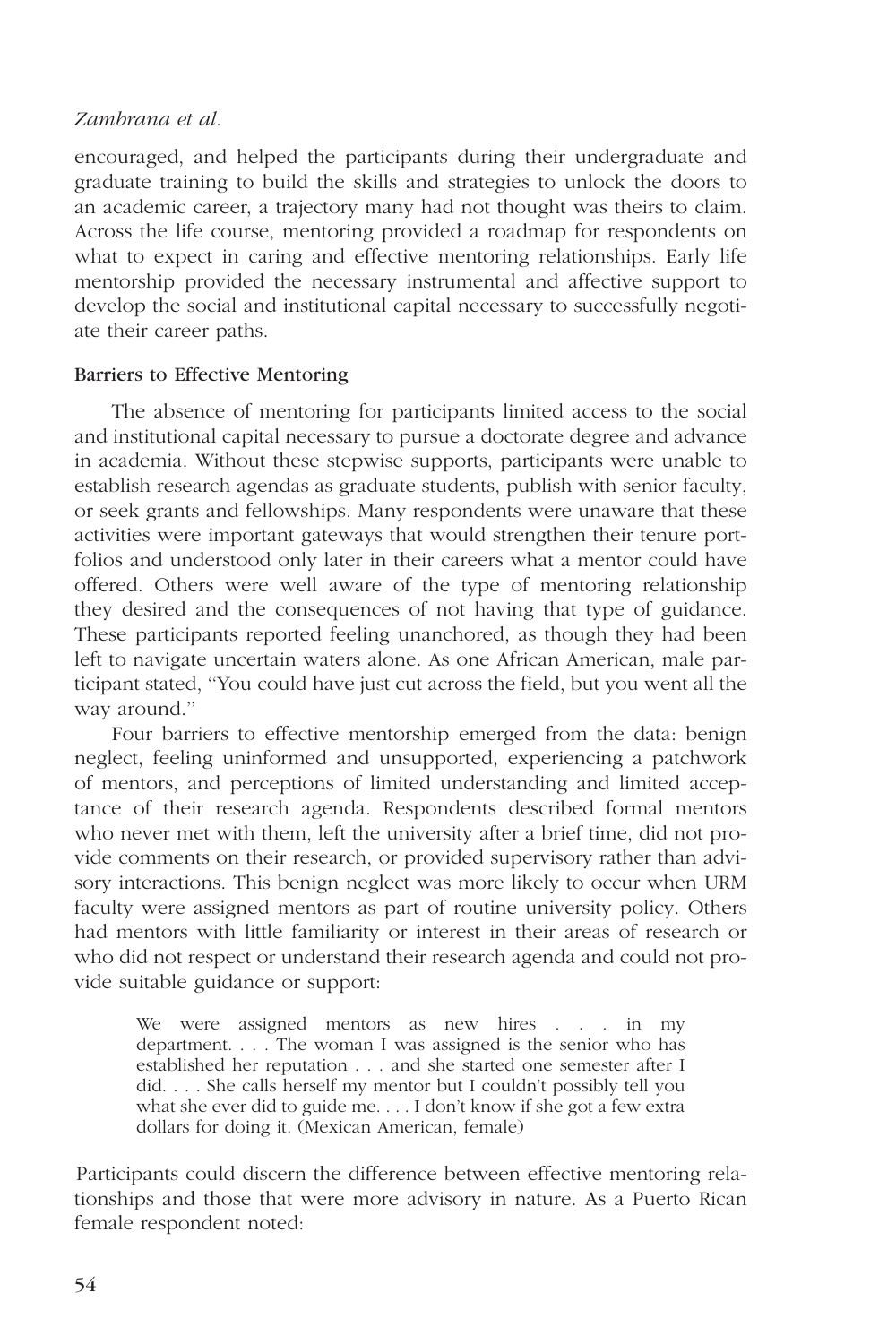I make a distinction between advising and mentoring. An advisor is someone who helps you deal with the rules of the game . . . and you don't necessarily have to have a very close relationship with them. . . . A mentor is someone who takes you under their wing and who doesn't just provide you information, but teaches you how to navigate a system and deals with the unwritten rules and socializes you in the institutional context you're in.

Though much of the earlier literature promotes close, dyadic mentoring relationships, many in our sample engaged in what we have identified as the network shuffle, which is identifying multiple individuals with different skills to serve different mentoring functions. This patchwork approach requires more time and energy than having a primary mentor, but it is born out of necessity, reflecting the lack of senior URM faculty mentors. Respondents who could not find mentors within their institutions drew on their social network to find alternatives. One respondent describes his experience in the following ways:

It's not like you're held down . . . it's just that, wow, it would be a whole lot easier if I could just pick up the phone and call [someone]. [T]here's no senior Black male in my department. So there's literally not any person that could tell me what the experience is going to be like to try to get tenure in [this department]. There's nobody. [I]f I had a million dollars, there's nobody that could tell me how to do that, whereas everybody else has someone that they could ask. (African American, male)

Many participants reiterated this sense of isolation and spoke of the need for senior scholars who understood what it meant to be a URM in the academy and the unique struggles that came with the intersections of those identities. They repeatedly pointed out a need for mentors who understood their commitment to community-engaged scholarship. A Puerto Rican male respondent said, ''I'm an academic, but I see myself as somebody who has one foot on the ground, and has to do something for the community . . . so I need a mentor who's sensitive to that possibility.'' Likewise, many of the participants spoke about ''having to fight to establish the validity of the knowledge that [they were] bringing'' (African American, male). One participant directly addressed the fight for legitimacy as a racialized Latina that began in graduate school:

I remember my entire [dissertation] committee telling me that Affirmative Action was a dead issue, that I should be steering away from that issue . . . and they told me to be careful—to research ''controversial'' issues would signal that I'm a Latina and I'm a person of color, and I only care about person of color issues. . . . I'm wearing a red suit and I said, ''So do you think, in my red suit with my long hair and my red lipstick, they'd think I was anything other than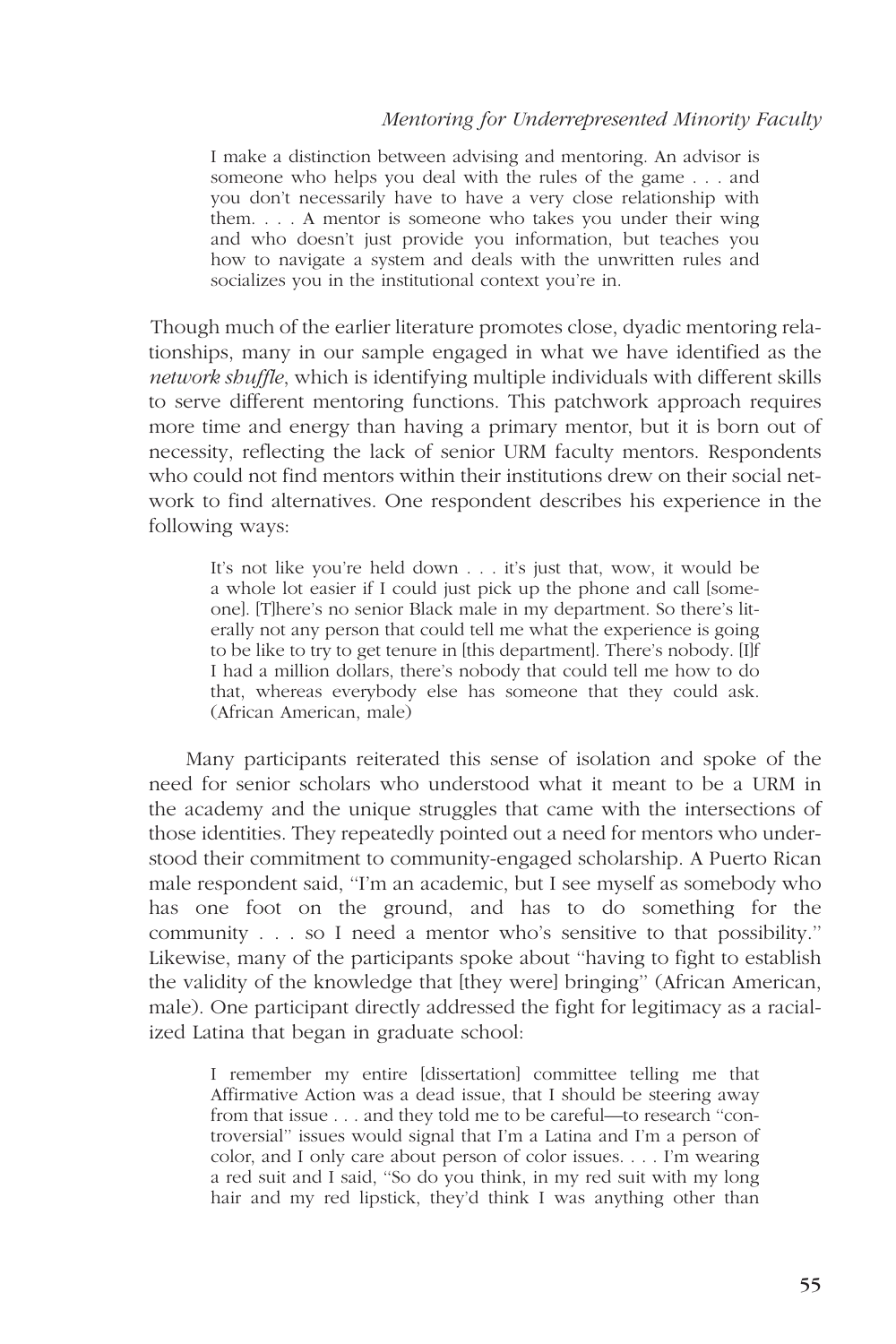Latina? This is who I am. . . . This is what I want to research.'' (Mexican American, female)

As she saw it, these graduate school academic mentors were attempting to make her research more ''palatable'' to White audiences. They were asking her to de-racialize her research, assimilate to what would be traditionally valued in the academy, and not ''signal'' that she is Mexican American. For her, this was an intellectual form of coercion that devalued her professional identity and undercut her purpose for entering the academy. While the committee believed they were helping her to succeed, she felt they were requiring her to culturally assimilate, even pass her research agenda and her identity as White. The majority of the participants reported that they became academics to address issues in marginalized communities like their own and found such suggestions profoundly alienating and dismissive of research interests that aim to address social inequality.

Participants also described experiences with mentors where paternalism was paramount during social interactions. These experiences exacerbated feelings of intellectual isolation, self-doubt, and distrust of the academy. For some, the paternalism manifested as racism, with mentors projecting unconscious perceptions of URM faculty as inherently inferior or unable to fit within the values and ideals of the academy. As one Mexican American male respondent explains, even when a mentor ''means well,'' unintentional racist thinking can influence the types of mentoring faculty receive:

When I was putting this [presentation] together, my current main mentor . . . I like her very much . . . although she's very enlightened and tries to be very appropriate . . . first of all, never mentored anyone probably of color, and I do know of [students] of color who she has mentored but not faculty. And she didn't really know what to do with me and these topics that I wanted to study [italics added]. I proceeded to get, for an hour, a well-meaning talk-down. . . . And I [had to go to] therapy [after it] because this woman sat there and proceeded to tell me that, ''When you go for this [presentation], you need to make sure that you sit straight at the meeting. You don't want to lean. You don't want to look too eager. You need to make sure that that day you wear a suit.'' She proceeded to walk me through proper eating etiquette. And I remember I looked down a few times, and I said to myself I can't believe it. I'm so trained. I would have never been here if I didn't know any of that stupid nonsense that you're telling me. And instead of helping me with the grant-writing process or anything of value, you are mentoring me because you don't know what it is I need. You assume that what I need is professionalism, basic professionalism that you learn at home in the first few years of your life.

With her focus on behavior, this mentor essentially delegitimized this participant's intellectual contributions. The misalignment of perceived needs also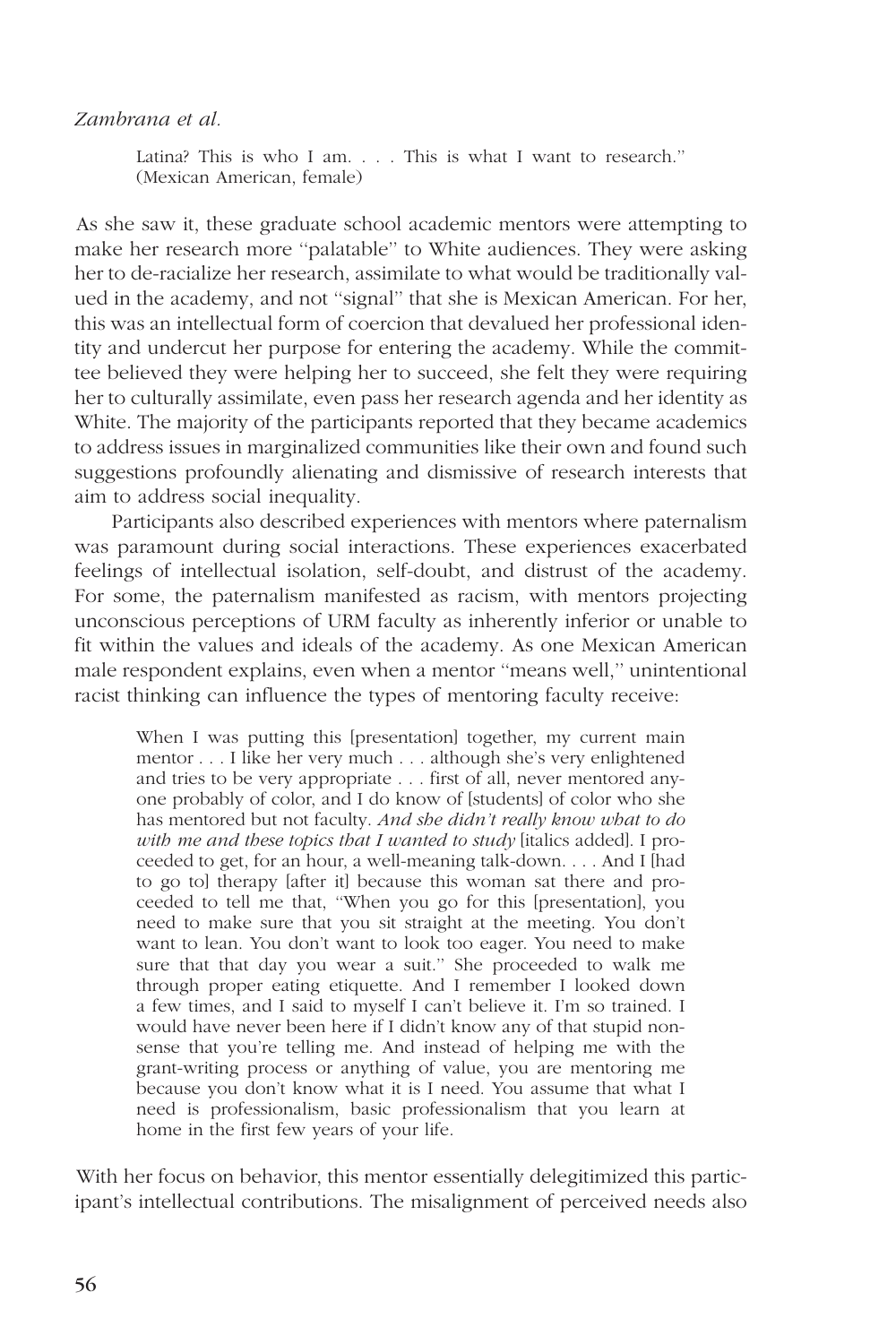deprived the mentee of a senior mentor's valuable wisdom and guidance in grant writing and other instrumental support. For a significant number of participants, alienating experiences were often connected to mentors who did not respect or understand their research agendas. This is by no means unique to URMs, but these rules are particularly opaque for URMs given their lack of experience in predominately White settings and historical exclusion from the academy.

## Ideal Mentoring

Characteristics of ideal mentoring relationships that were mentioned repeatedly included the importance of valuing URM faculty members' ideas, intellect, and commitment to uplift both students and their communities from systematic oppression. One respondent succinctly captures ideal mentor attributes:

The major thing was that they listened and they were respectful at all times of my vision. And they worked with me, honed that vision, [helped me to] acquire the tools that I needed to have—the intellectual tools, the contacts, the writing skills, the funds—to make it happen. (Puerto Rican, female)

When describing what good mentors did and how they influenced their careers, the participants reported a sense that the mentor was a ''champion.'' Mentors who were ''staunch supporters,'' ''shepherded'' faculty initiatives into fruition, and genuinely invested their time and themselves in the success of the faculty member had a strong impact. As this African American female states, ''He was vested in me, in my success, in my completion, and it made a difference.'' Through their words and expectations, mentors pushed faculty members, either as graduate students or as early career scholars, believed in them, and removed fears that the next step was impossible.

Ideal mentors promoted the careers of their mentees with strategies that included: (a) forging connections to faculty who had power and prestige, (b) providing concrete scholarly opportunities along with offering moral support and encouragement in ways that promoted their autonomy and independent scholarship, and (c) using a hands-on approach.

#### Forging Connections

Gaining access and entrée into a community of scholars is a necessary component of career progress. Early career scholars often need to rely on senior faculty to forge connections that help them expand their network of collaborators and recommend their merit as collaborators to other senior faculty in the field. One Mexican American female said that her mentor: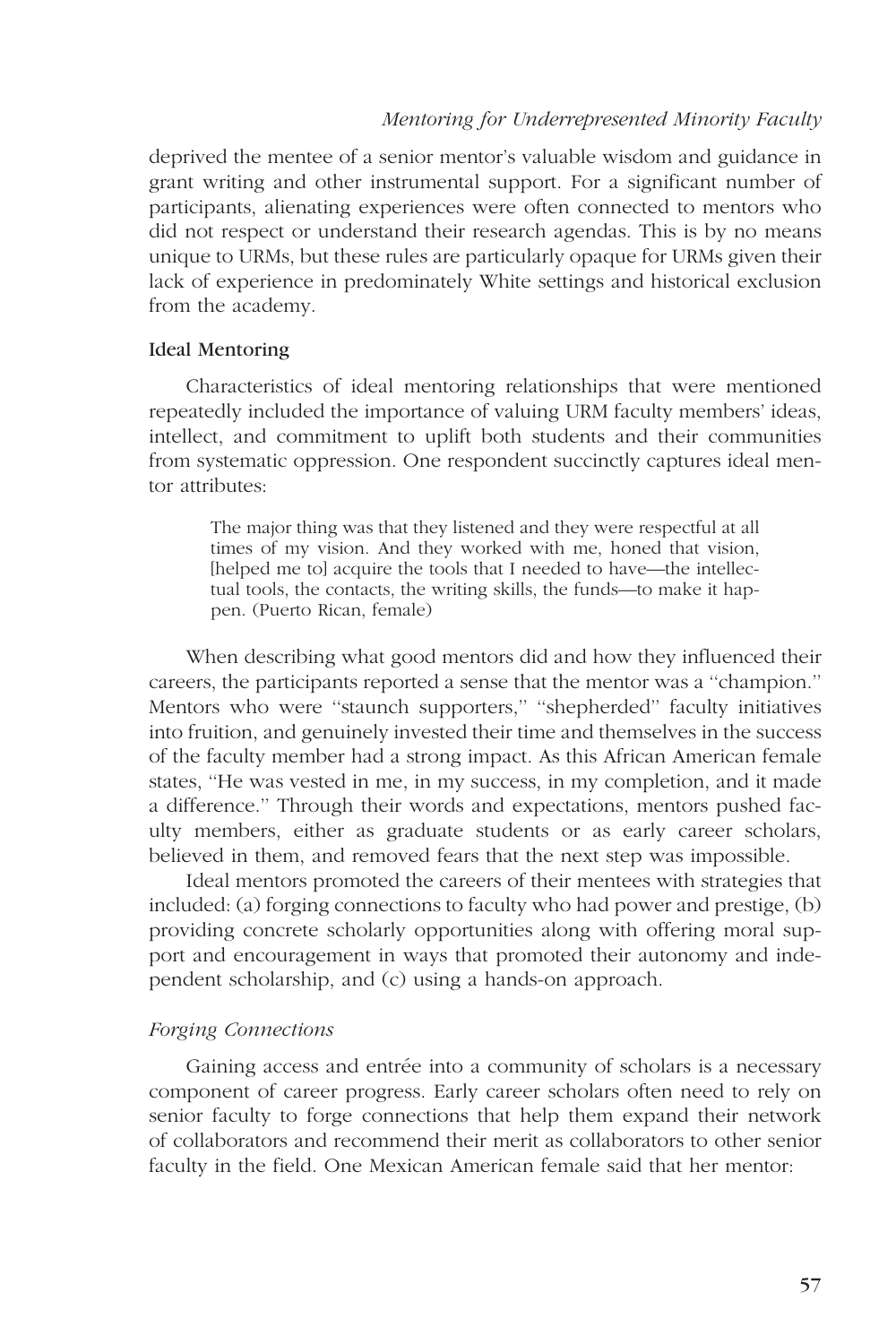has the contacts and the networks that'll help me be successful and gain the recognition and have people who are exposed to the work that I do. So in that respect . . . I am becoming part of a community of scholars . . . that focus on the kind of research that I do. And I feel like I'm now part of that conversation circle.

While connections are critical for all faculty, they have special importance for URM faculty, who engage in less conventional scholarship, by preventing intellectual isolation.

# Providing Scholarly Opportunities

Participants noted the importance of mentors in creating opportunities to promote their research agenda and helping them launch, solidify, and strengthen their careers. Examples included writing them into grants, coauthoring articles or books, and inviting them into collaborative research teams. While some faculty were comfortable in approaching mentors and requesting opportunities, more faculty noted that an ideal mentor invites them in:

I don't have to seek [my mentor] for opportunities. She actively seeks me . . . she knows what I'm going through, so she knows that if she waits for me to say, ''what are you working on?'' that probably will never come. So she corresponds with me and says, ''I'm working on this. I would like you to be involved.'' She doesn't ask me do I want to be involved. She says, ''I would like you to be involved.'' (African American, male)

When done respectfully, offers of scholarly opportunities from mentors to URM faculty were intellectually affirming and sent a clear message that the mentors believed in their ability to thrive in the academy. Many participants spoke to the importance of being offered support that had the ultimate objective of promoting and nurturing their scholarly autonomy rather than putting them into the box of doing their mentor's work. For example, a Mexican American female respondent stated,

They were great sponsors for me pursuing questions that I was interested in looking at . . . they were really instrumental in saying, ''Yeah, you can have interests . . . and our job is to help you figure out how to answer them but not to define what those questions should be.''

An African American female participant spoke about the encouragement she received during her master's degree to engage in original work: ''[My faculty mentors in graduate school] really helped me produce my own empirical research project as a master's student. [I]t really catapulted me into wanting to do more research and really get involved with a research agenda.''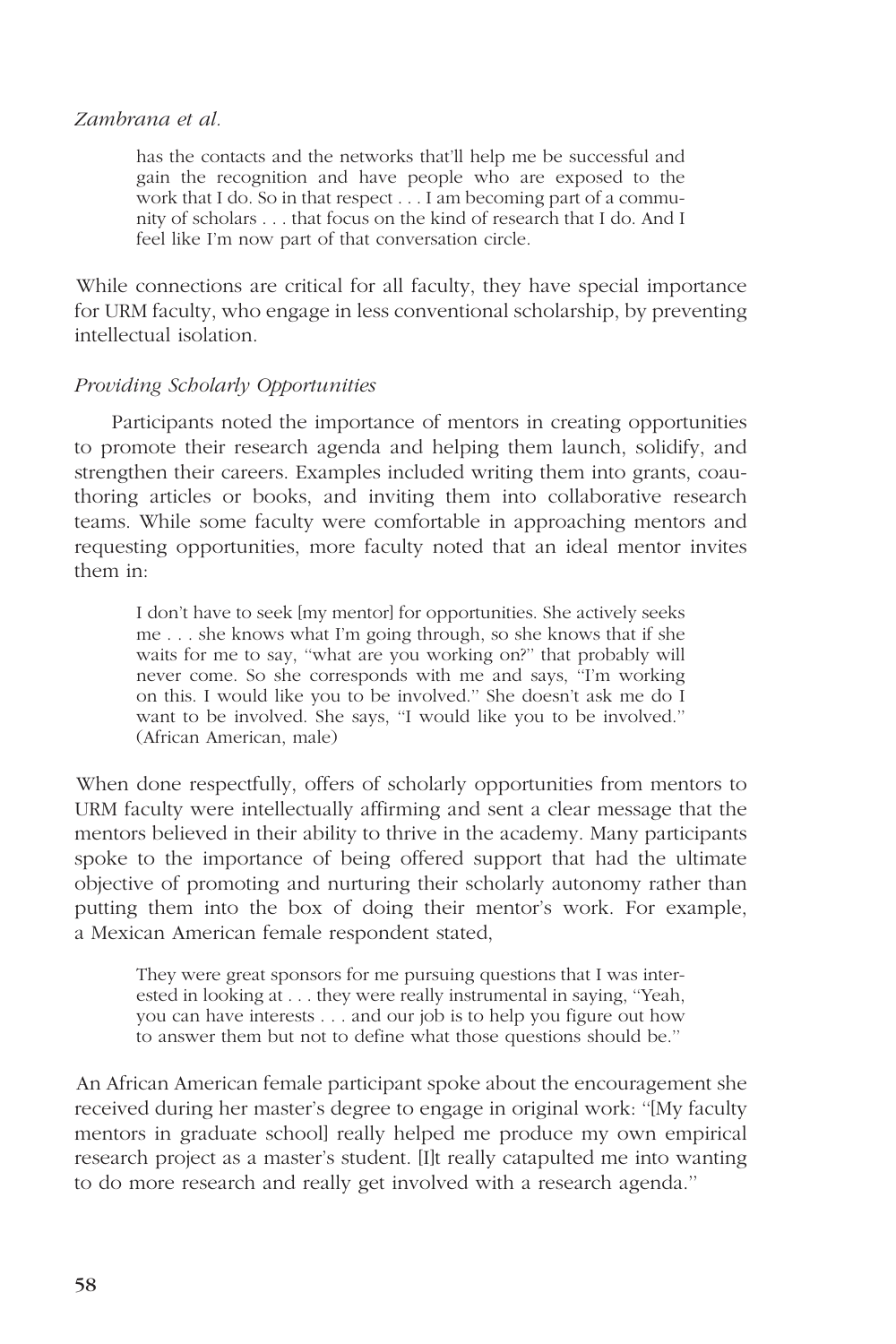The sense that the ideal role of mentors is to foster the intellectual growth of early career scholars without paternalism or hampering their freedom was captured by this Puerto Rican female:

The best mentor is the person who ends up developing a relationship . . . that really allows that person to shine. Whether you agree with how they do it or not is not the issue; whether they took your scholarship and critiqued it and took it in another direction is not the issue. The issue is you let them shine and they, hopefully, have built a better product than the one you created.

#### Using a ''Hands-On'' Approach

Faculty participants noted how important it was for mentors to ''dig'' into their work, reading, critiquing, and revising it, and to model scholarly writing, grant writing, and critical thinking. This hands-on approach pushed participants in their thinking, in formulating arguments, and in articulating themselves through the written word.

[My mentor] has been really integral in taking my papers and editing them and going over them not once but several times, and getting them back very quickly. . . . And I can just see the difference in the level of productivity, where I'm able to give him the rough draft and in a matter of a turnaround time of two months maybe, the paper is out. (African American, male)

Strategic guidance also helped faculty members decide how to organize their time and priorities, think about publication placement, and negotiate policy and administrative issues:

I do a little too much in terms of service and [in] my yearly eval[uation] he would say, ''Let's cut back on the service'' and tell me where my time should be going. . . . He's vigilant about making sure I'm on the right track. (Mexican American, female)

In sum, the characteristics of ideal mentoring reflect a deep respect for the protégé's potential and scholarly contributions and include the valuing of URM's ideas and intellect, forging connections, and the ability to provide feedback and push faculty to hone their skills without furthering paternalistic dynamics. Effective mentoring is about developmentally supporting the growth and autonomy of early career scholars, harnessing the privilege that comes from being a senior faculty member to benefit them, and deeply caring and respecting the intellectual contributions of the URM faculty member.

## Political Guidance

We also uncovered another domain of mentoring that is relevant to all faculty but particularly salient for URM academic career success—political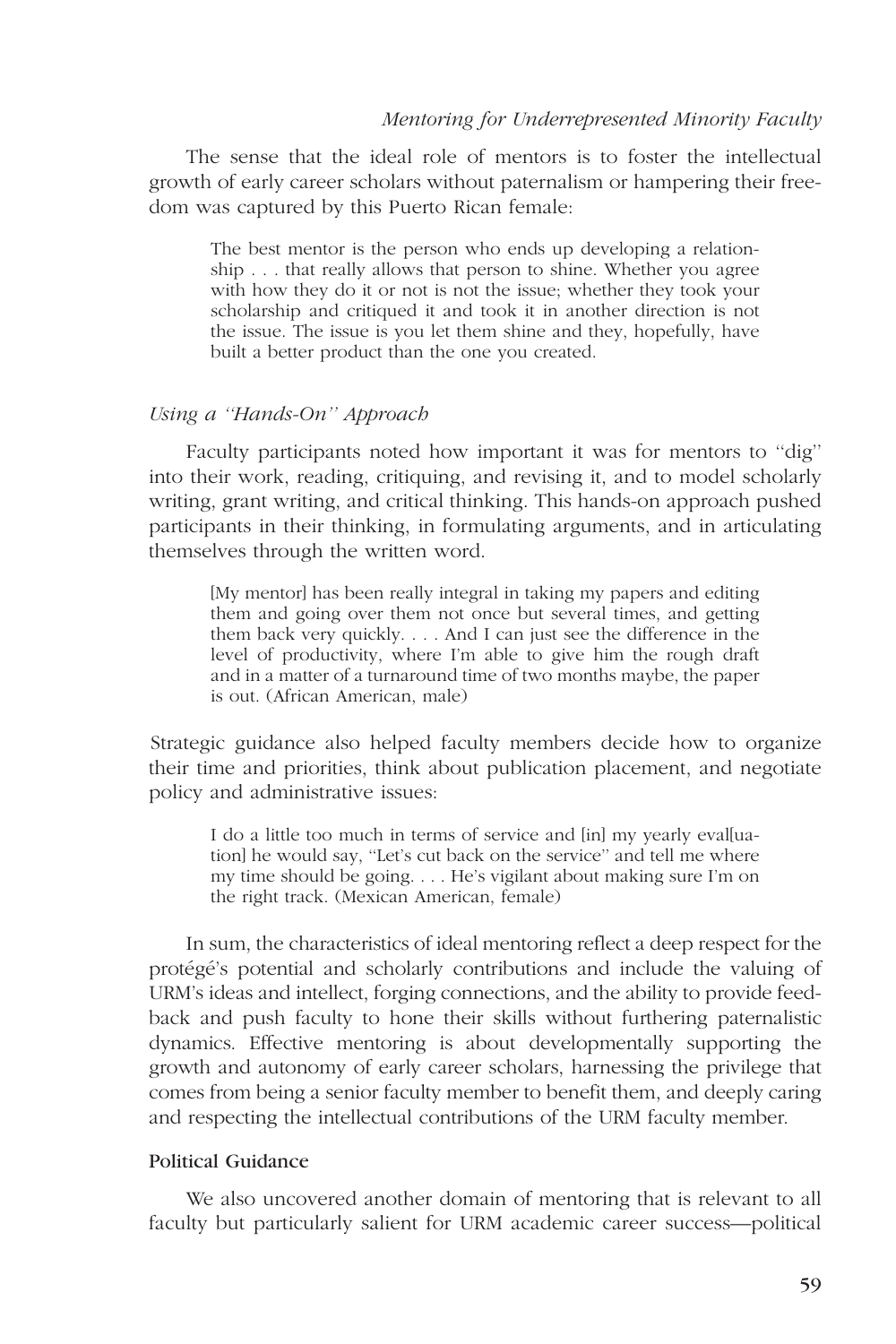guidance. Political guidance privileges the transmission of social capital in the form of knowledge about institutional norms and the role of race and power relations in higher education institutions without demanding assimilation. The goal is to explicitly offer URM faculty access to the strategies and skills that can lead to greater influence and power in the structure of the academy while protecting their autonomous pursuit of research ideas, scholarship, professional values/priorities, and goals for broader social change.

In addition to the role of race and power relations, political guidance explicates the unique social location of URMs and helps URM faculty understand the informal rules, norms, and values that are part of the power exchange among actors in the academy. Knowledge of these rules—how they are created, maintained, interpreted, and enforced—reflect a consciousness on the part of a mentor that intersecting racialized identities and the accumulation of disadvantage over the life course influence their experiences in the academy. The reality that the culture of academic institutions is opaque and has unwritten rules is apparent to URM faculty, as the following respondents explain:

I think a lot of mentoring relationships don't do enough to explain all of those invisible things that make success possible, especially for people of color. . . . In my family no one had gone to graduate school before me. I think that's true for a lot of people of color in the academy, that you don't come from a place of prior knowledge. (Mexican American, female)

At each of our institutions there's clearly a culture that exists there that is very informal and you don't know about it unless you have these very informal personal conversations with people that are senior to tell you this is what you should do in this situation. . . . These aren't the written rules but these are the understood norms of what's going on. . . . But, I'm a little bit jaded about . . . what African American faculty, junior faculty particularly, miss out on because they don't have those kinds of relationships with senior faculty because the senior faculty of color just aren't there. (African American, male)

Along with lack of prior knowledge of the informal norms of the academy, many URM also expressed fear of asking for clarity. The type of mentoring provided by senior URM faculty was often described as unique and involved explicit discussions of race and the unwritten rules:

What [my graduate school mentor] gave us more than anything was he gave the kind of parental advice and wisdom on how academia works. [O]f course we would talk about how race impacted his experience, but he would talk to us about strategies, about how you manage things. Not so explicit, but he would tell us through his own experience. . . . And he'd tell us about other people's experiences that could light a fire in every mountain. (African American, male)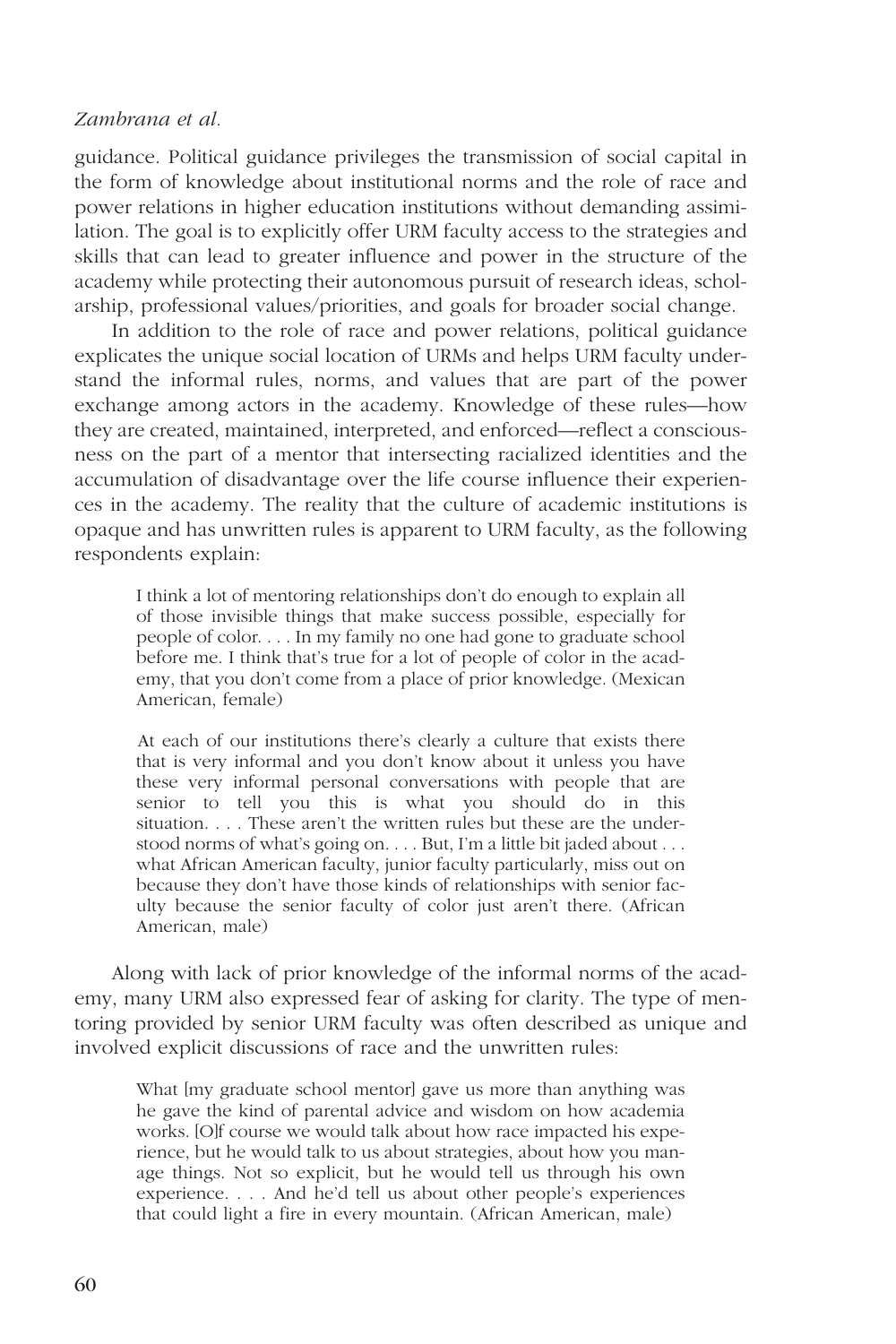While URM faculty offer many positive examples of political guidance from mentors who were not of the same race or ethnicity, participants not surprisingly repeatedly noted the advantage of an implicit understanding about the role of race when they had a URM mentor. These participants mentioned that this unique understanding was often unavailable to their URM peers with White mentors:

I would also say the mentoring relationship I had with [my mentor] I recognize as being unique and rare because . . . I did ask [my peers] who they had as mentors, and none of them pointed towards having an ethnic faculty mentor. Some of them didn't even have a mentor much less a faculty mentor, much less a faculty mentor of color. And so, for me, my realization that I had someone who was Latina like me and a mentor and a good scholar was just something that was just very unique and rare. And I think that has made a world of difference, the farther I get along, the more and more I'm realizing how important that was. (Mexican American, female)

Political guidance increases in importance as faculty navigate the tenure process and deal with unwritten rules and invisible hurdles and barriers.

At this point in my career, I don't need people to show me how to publish research . . . but what I do need is when things come up that you're not prepared for, like going through tenure. . . . Who should I put down as my tenure review writers? What are some things I should be aware of? People that know the game, that can school you to that and provide feedback. That, to me, is the most valuable role a mentor can play at this point in my career. (Mexican American, male)

As this participant elaborated, ''The process of promotion should be made transparent by your mentor. There's no way to advance the career if you don't know what the hoops really are, not what's on the website.'' Another respondent described the hurdles and how his mentor decoded unwritten interpersonal and racial dynamics related to tenure:

And he would tell me . . . about dynamics. ''Here's what going on. Here's how these [folks] are going to judge you. They are going to give you a hard time when it comes to tenure. Just accept it. It's going to happen. Our job is to try to prepare you, get you where you need to be.'' (African American, male)

In effect, political guidance can be best be described as a unique mentoring toolkit offering early career URM faculty information and strategies so that they can: (a) decode power relations, race, and inequities in the academy and (b) identify strategies to navigate what often are complicated dynamics to ''get you where you need to be.''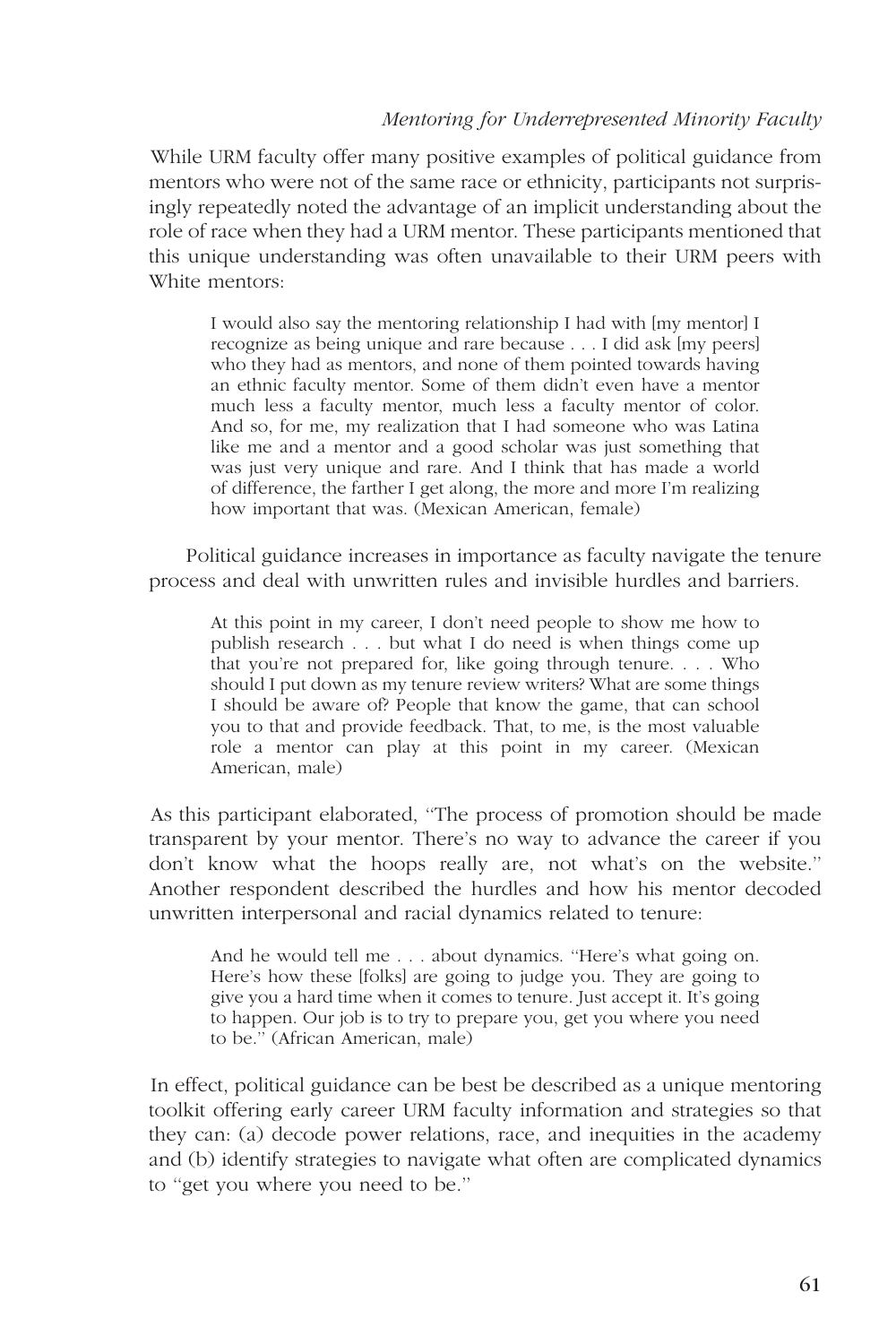In sum, the most notable study finding is that life course mentoring is crucial in the academic career path of many URM faculty. Many of the respondents described mentors inside and outside educational systems from early ages. These mentors believed in respondents' intellectual abilities and encouraged their pursuit of education that was critical in promoting their aspirational capital (Yosso, 2005). These data confirm that social capital in the form of material, social, and emotional investments to direct, guide, and teach skills as well as language to access the opportunity structure and navigate the dominant culture networks shapes the academic life course of URM faculty. Closely related to these experiences are the commitments of URM faculty to mentor others or ''pay it forward,'' engage in a research agenda that aims to solve community issues, and participate in community engagement. These findings also suggest that URM faculty welcome mentoring and benefit from continued guidance in how to learn about and negotiate academic institutional norms. However, prior experiences, particularly in graduate school, influence the ability to connect with mentors in the academic workplace. For example, Noy and Ray (2011) found that minority graduate students, and minority women in particular, report that their advisors respect their research ideas significantly less and they receive significantly less instrumental support from their faculty advisors compared to their White peers.

Table 3 illustrates the unique set of mentoring practices in three specific areas that informed the experiences of URM faculty: valuing the intellect and potential of URM faculty, affective support in both acknowledgements of struggle and alignment with values of community-engaged scholarship, and political guidance that contributed to the accumulation of social capital to navigate institutional norms in majority White spaces. In the first three panels, the chart showcases the types of mentor practices throughout the life course that were reported as helpful to respondents in navigating the educational pipeline. The last panel highlights the types of mentoring practices that can facilitate the retention and promotion and tenure of URM early career faculty in higher education institutions, especially research-extensive universities. These data enrich the mentoring literature and confirm that effective mentoring relationships require mutual engagement, must be proactive, affirm URM faculty's legitimate place in the academy, support his or her research agenda, and provide political guidance. Together, these mentoring roles support URM faculty in learning how to decode institutional power dynamics and are vital to career success.

# Discussion

A life course, intersectional perspective highlights the importance of social capital in developing the strengths and professional growth of early career scholars and proffers deep insight into what strategies may be most responsive to the academic needs of early career faculty. Our findings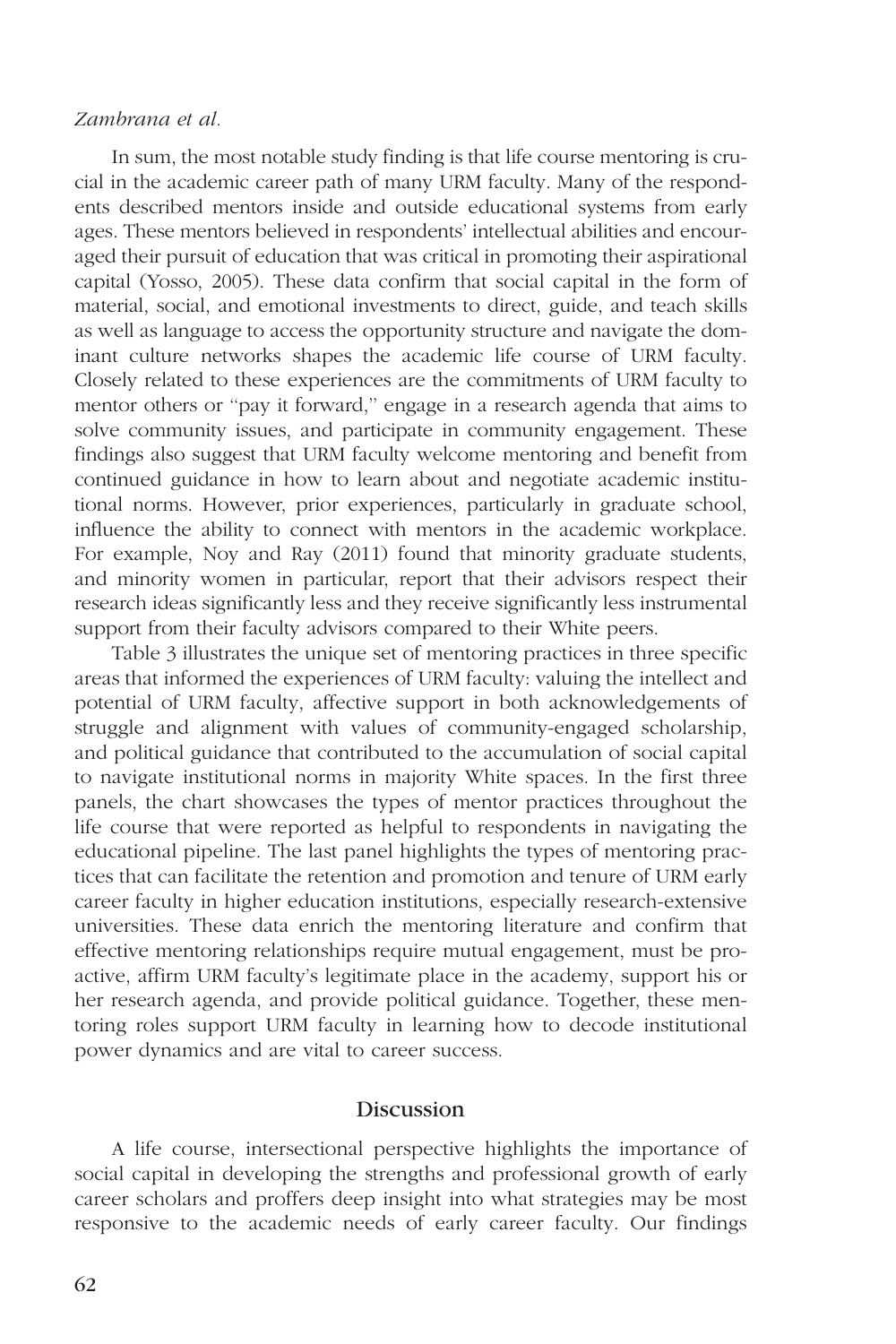|                                                                                                                                                              |                                                                                                                                   | Life Course Mentoring Pathways for Underrepresented Minority (URM) Populations                                 |                                                                                                                                                             |
|--------------------------------------------------------------------------------------------------------------------------------------------------------------|-----------------------------------------------------------------------------------------------------------------------------------|----------------------------------------------------------------------------------------------------------------|-------------------------------------------------------------------------------------------------------------------------------------------------------------|
| K-12 Schooling                                                                                                                                               | College                                                                                                                           | Graduate School                                                                                                | Early Career Faculty                                                                                                                                        |
|                                                                                                                                                              |                                                                                                                                   | Valuing the intellect and potential of the URM                                                                 |                                                                                                                                                             |
| Opportunities to access intellectual<br>debates specific to URM<br>communities                                                                               | dominant culture knowledge and<br>Providing opportunities for critical<br>engagement and access to both<br>marginalized knowledge | Reciprocity in intellectual exchange<br>Supporting research focus on mar-<br>ginalized populations             | Supporting research focus on mar-<br>between service/commitment to<br>community and scholarly work<br>Understanding the connection<br>ginalized populations |
|                                                                                                                                                              |                                                                                                                                   | Affective support                                                                                              |                                                                                                                                                             |
| Serving as URM role models and<br>in the<br>sources of inspiration<br>community                                                                              | Acknowledging the struggle for URM<br>populations                                                                                 | Supporting commitment to issues of<br>justice and community                                                    | Encouraging further development of<br>research pertaining to issues of<br>justice and community                                                             |
| and sites of resistance and strength<br>experiences of URM populations<br>Understandings of the historical                                                   | Language/skills to be able to name/<br>identify oppression                                                                        | Building connections with other URM<br>scholars across campus and the<br>discipline                            | Developing a campus-specific URM<br>faculty community that includes<br>senior URM faculty and/or<br>administrators                                          |
|                                                                                                                                                              | Encouraging URM students to apply<br>to graduate school                                                                           | Language/skills to be able to name/<br>for dealing with microaggressions<br>identify oppression and strategies | Strategies for dealing with<br>microaggressions                                                                                                             |
|                                                                                                                                                              |                                                                                                                                   | Political guidance: Learning the norms, skills, strategies of the academy                                      |                                                                                                                                                             |
| such as college-readiness courses<br>accessing opportunity structures<br>support in<br>exam<br>Providing instrumental<br>and college entrance<br>preparation | Support in developing a competitive<br>application for graduate school                                                            | Advocating for external and depart-<br>mental funding for URM graduate<br>students                             | Including early career URM faculty in<br>major grant proposals                                                                                              |
|                                                                                                                                                              |                                                                                                                                   |                                                                                                                | $_{\rm {continued}}$                                                                                                                                        |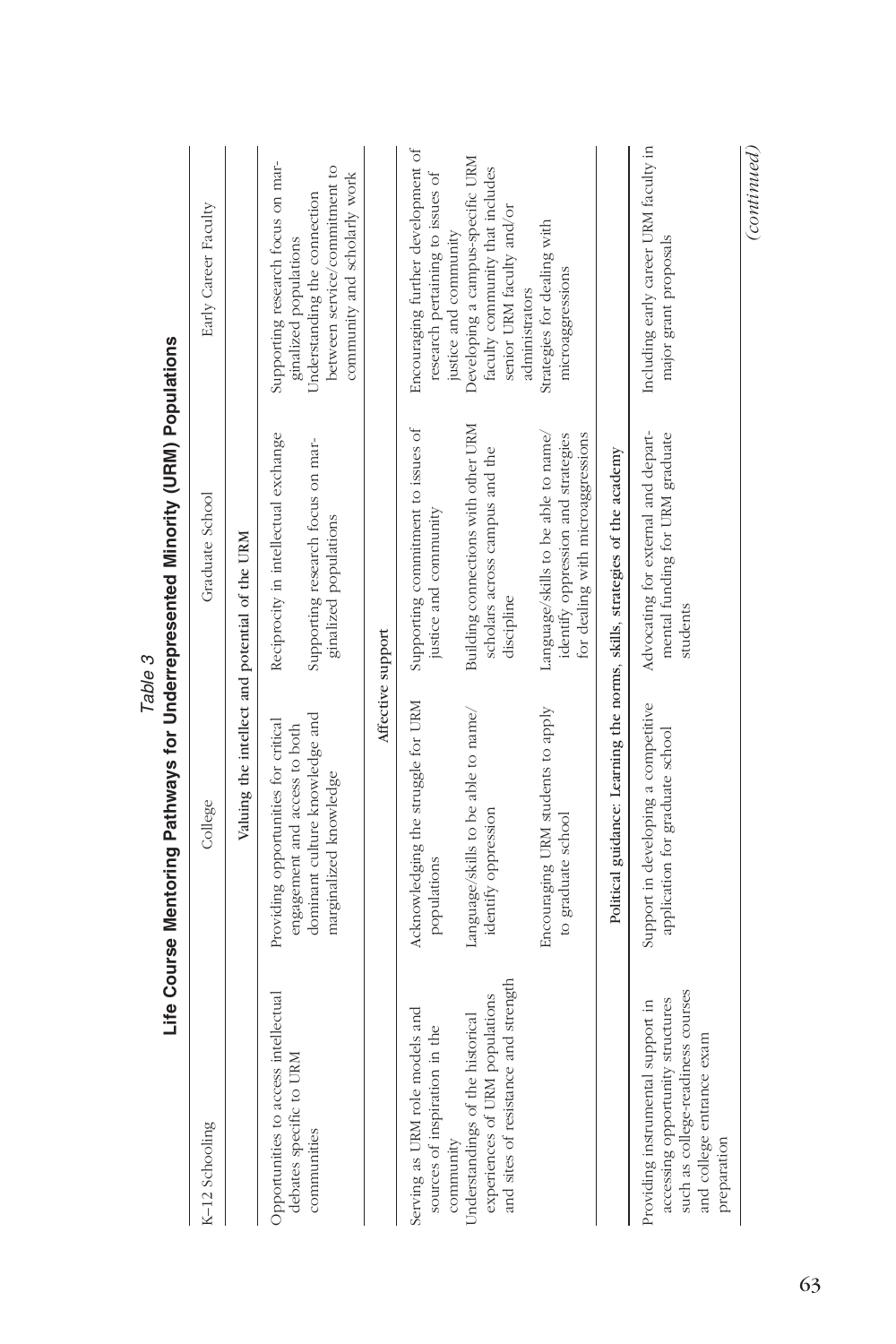|                                                                                                                                                                 |                                                                                                                                                                                                                     | lawe o (collulled)                                                                                                              |                                                                                                                                                                                                                                                                                  |
|-----------------------------------------------------------------------------------------------------------------------------------------------------------------|---------------------------------------------------------------------------------------------------------------------------------------------------------------------------------------------------------------------|---------------------------------------------------------------------------------------------------------------------------------|----------------------------------------------------------------------------------------------------------------------------------------------------------------------------------------------------------------------------------------------------------------------------------|
| K-12 Schooling                                                                                                                                                  | College                                                                                                                                                                                                             | Graduate School                                                                                                                 | Early Career Faculty                                                                                                                                                                                                                                                             |
| Teaching to harness assets found in<br>the home and community while<br>stiquette and protocols without<br>navigating dominant culture<br>demanding assimilation | Research opportunities that shepherd<br>URM students through the elements<br>of research design, implementa-<br>Dominant culture etiquette and<br>protocols without demanding<br>tion, and analysis<br>assimilation | Support in accessing opportunity<br>protocols without demanding<br>Dominant culture etiquette and<br>assimilation<br>structures | Offering strategies for framing com-<br>community in tenure and promo-<br>mitment to issues of justice and<br>Support in accessing opportunity<br>tion portfolios and evaluations<br>protocols without demanding<br>Dominant culture etiquette and<br>assimilation<br>structures |
|                                                                                                                                                                 |                                                                                                                                                                                                                     |                                                                                                                                 |                                                                                                                                                                                                                                                                                  |

Table 3 (continued) Table 3 (continued)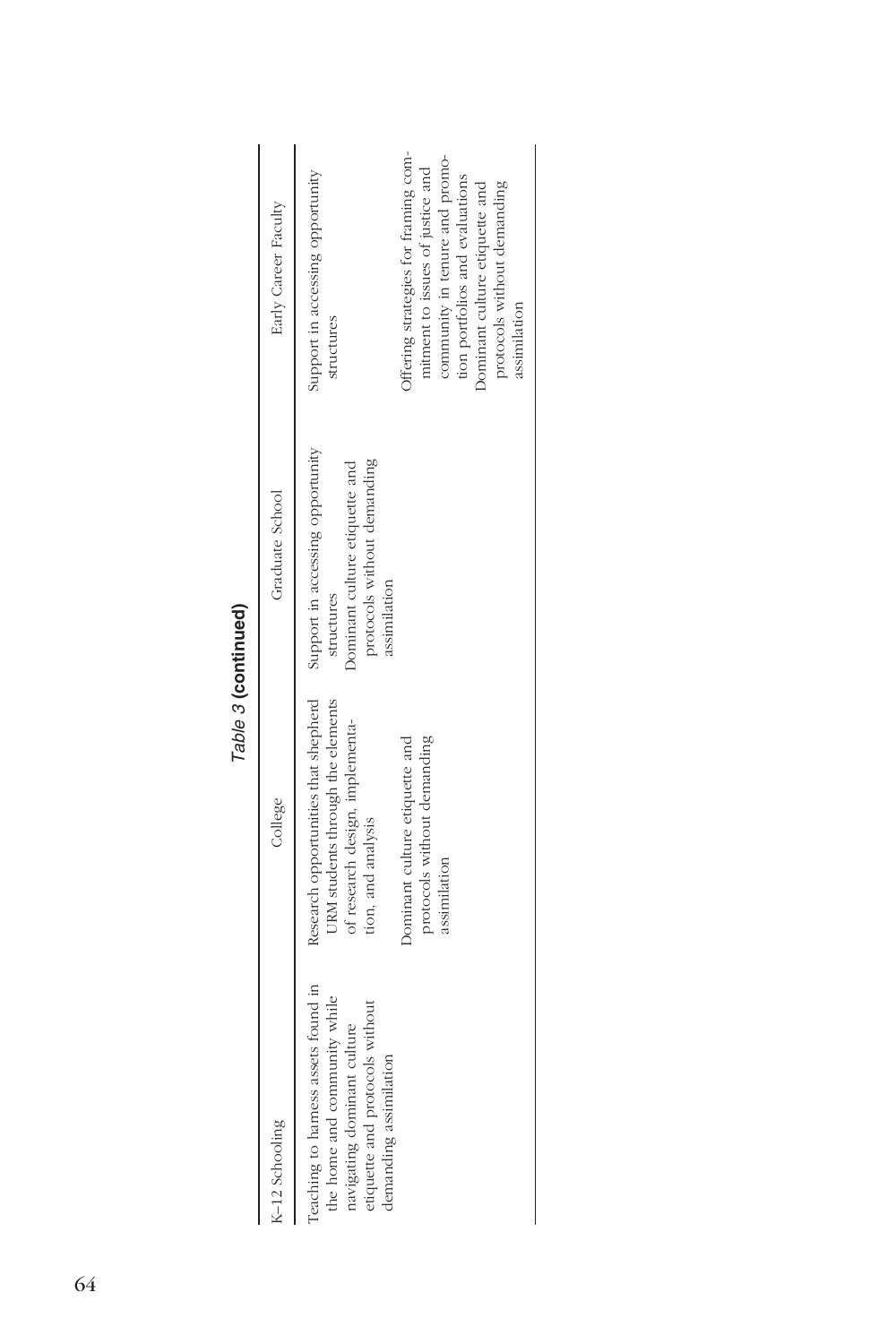strengthen the importance of the unique social location of racially identified historical groups whose lived experiences often define their research agendas and whose identities influence how other scholars view their value (Gutiérrez y Muhs et al., 2012; Turner & Myers, 2000). These data extend current intersectional thinking by demonstrating how co-constitutive identities are marked or stereotyped in higher education settings and in turn hinder the ability of URM faculty to connect with mentors who understand their specific commitments and concerns.

Our findings are consistent with other studies (Aguirre, 2000; Diggs et al., 2009; Gutiérrez y Muhs, 2012) that show the role of race and power relations in accessing essential information and social networks in support of the advancement of early career scholars. Further, the ways in which intersecting identities affect mentoring relationships between early career and senior faculty are depicted, especially when considering barriers and forms of benign neglect. Barriers to ideal mentoring relationships included a mentor's preference for traditional study topics, lack of knowledge about nonconventional research topics or failure to value them, mistrust or apathy toward community engagement, and unwillingness or inability to discuss the unwritten rules of navigating through predominately White structures and spaces. In contrast, effective mentors seek to challenge the politics or power relations of the academy and assure that URM faculty can successfully navigate through the academic life course and construct meaningful and socially informed research agendas (see Turner & Myers, 2000; Zuberi & Bonilla-Silva, 2008).

Effective mentoring practices that were reported to be ''ideal'' further contribute to our understanding of the unique dimensions of mentoring URM faculty. Mentors who help URM faculty navigate institutional barriers facilitate a supportive environment that can increase work satisfaction and decrease work-related stress (Laden & Hagedorn, 2000). Important characteristics of ideal mentorship include mutual respect, awareness of historical marginalization and barriers experienced by URM faculty, appreciation for critical scholarship that focuses on the most marginalized and vulnerable populations, transmission of social capital by providing access to key scholarly networks or opportunity structures, and investment in deciphering the unwritten rules of the institutional culture and the larger discipline. Equally important, mentors can acknowledge the extent to which URM faculty enact agency to survive in the academy despite structural inequality and instability along the educational pipeline. Positive prior mentoring experiences lay a critical foundation for future mentoring experiences that can facilitate opportunities for engagement in scholarly activities. For early career scholars, gaining respect for their research ideas may be their only form of collateral before they firmly establish a publishing portfolio (Noy & Ray 2012).

Senior faculty have the knowledge and skills to advise URM faculty on strategies for how to spend their time, protect them from over burdensome service commitments, and offer advice on which papers or projects may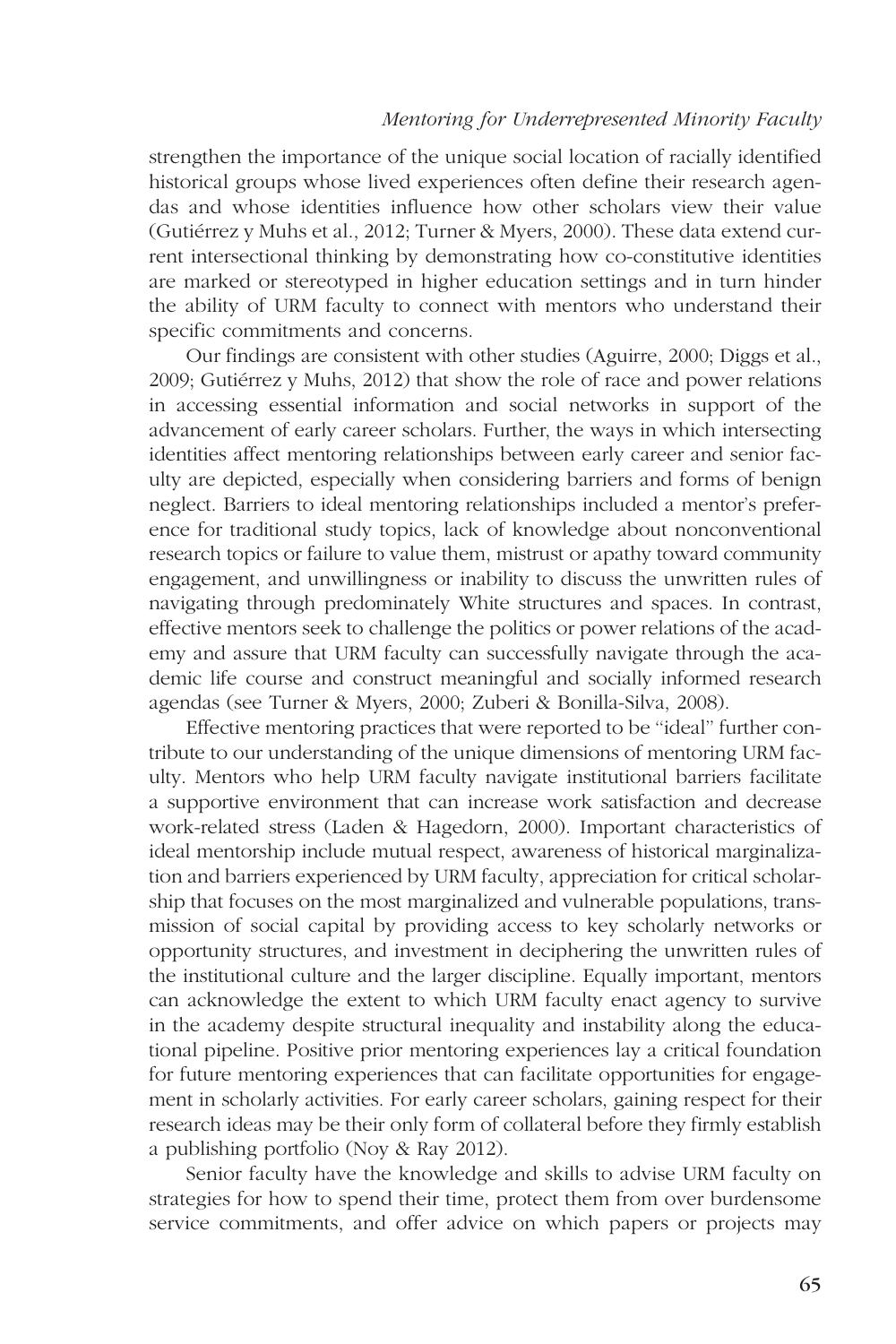have the most payoff for tenure. Senior mentors need to guard against allowing institutional norms and peer pressure to ''water down'' or push URM faculty to assimilate their intellectual contributions. Some senior faculty deeply value the existing status structure, and they may serve as gatekeepers, protecting what they have established in a way that provides less access to the transmission of social and institutional capital for URM faculty (Lamont, 2010). If crafted in a way that acknowledges participants' lived experiences along their educational journeys, effective mentors can build meaningful, inspirational, and reciprocal relationships that offer instrumental and affective support. Conscientious mentors at PWIs can offer early career faculty protection through emotional support, the transmission of social capital in the form of tangible information, and social networks that may lead to increased rates of retention and tenure and promotion success.

Another innovative finding was the added benefits of political guidance in the mentoring relationship that addresses the intersectional identities of URM faculty. Political guidance speaks to the importance of strategies to strengthen social and institutional capital without demanding assimilation. For those few respondents who had URM mentors, the opportunity to engage in a discussion on race, ethnicity, or gender in the academy often validated their perceptions and observations and provided tools for navigating often invisible yet toxic terrain. Political guidance is important for both URM men and women because it provided the roadmap for framing commitments to issues of justice and community without jeopardizing their intellectual contributions. This research supports the premise that racial, ethnic, and gender diversity in the faculty is an asset not only to institutional diversity goals but also to knowledge production and increased partnership with communities that face severe social and economic inequality.

Surprisingly, these data show no observable gender or disciplinary differences. However, these findings lend support to other studies on URMs, which show that marked intersectional identities (URM male and female statuses) report more isolation, less mentoring interactions, less access to institutional capital, higher community service, more diversity teaching burdens, and higher number of experiences with daily microaggressions than non-URM faculty (Brayboy, 2003; Gutiérrez y Muhs et al., 2012). Extant knowledge also shows that individuals are more likely to form relationships with those of the same race and gender, with whom they feel ''interpersonally comfortable and perceive as competent'' (Turban, Dougherty, & Lee, 2002, p. 257), suggesting that URM faculty may encounter more social and institutional isolation (Smith & Calasanti, 2005) in higher education institutions due to low representation. Collectively, our data provide additional evidence that URM male and female faculty as a group confront similar patterns of institutional marginalization and inadequate mentoring experiences in higher education. Although these data are not generalizable due to study limitations, a strong body of scholarship on URM faculty experiences in higher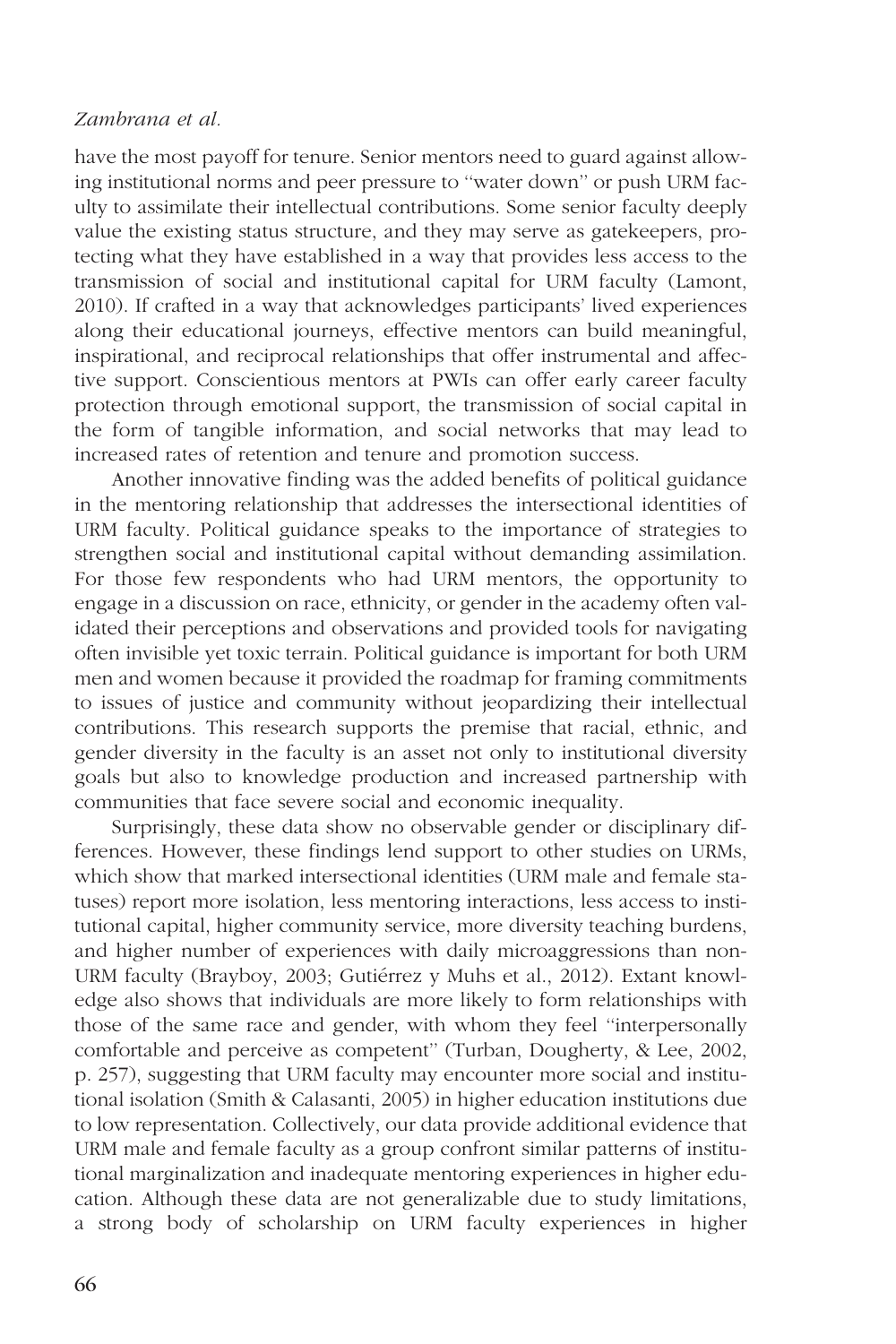education supports these findings (Alex-Assensoh, 2003; Harlow, 2003; Moreno et al., 2006; Rockquemore & Laszloffy, 2008).

# Recommendations

These data support other research that signals the urgent need to change the ways that higher education institutions are pursuing diversity (Nakamura & Shernoff, 2009; Ross, 2011). Our work captures a segment of the U.S. workforce that is vital to strengthening higher education's role in decreasing the social and economic inequality of communities and educating future cohorts of diverse students as citizens of a global society. URM faculty who focus on community-engaged or social problem–oriented research agendas are committed to marginalized students, contribute to solving community concerns, serve as good stewards of the academy, and can make significant contributions to research, service engagement, and mentoring the next generation (Stanley, 2006). To increase the pool of URM faculty and increase retention in higher education institutions, effective mentoring needs to be viewed from a life course perspective throughout the K–20 educational pathway.

Mentoring for first-generation, underrepresented students should emphasize one-on-one skill development, affective support, information and skills to navigate (rather than internalize) bias and prejudice, and political guidance focused on the skills and strategies to succeed in PWIs. In addition, mentoring interventions are urgently needed for early career faculty. Practices that address the mentoring needs of URM faculty will benefit all faculty as well as the climate of the institution. Three areas of activities are discussed: (a) training mentors about URM-specific needs, (b) URM-specific mentoring networks outside of institutions, and (c) policies and practices that institutionalize strong mentoring of URM faculty.

## Training Mentors About URM-Specific Experiences

Mentoring takes practice and skills—not all faculty should be mentors, not all early career faculty can be mentees, and even the most seasoned mentors often need additional training. There are some effective curricula for faculty mentors, including mentoring training developed by the University of Wisconsin's Institute for Clinical and Translational Research (see mentoringresources.ictr.wisc.edu), which focuses on some of the elements highlighted by our URM participants (e.g., ''fostering independence''). In addition to strong mentoring training targeted at all faculty, we also recommend URM-specific aspects of mentor training, including making sure that mentors are given access to data and literature that explains the experiences of URMs in the academy.

Mentors should also understand and be able to discuss the historical, structural, and institutional biases that have led to the underrepresentation of these populations in the academy (e.g., see Gutiérrez y Muhs et al., 2012; Robinson & Clardy, 2010; Stanley, 2006; Turner & Myers, 2000). The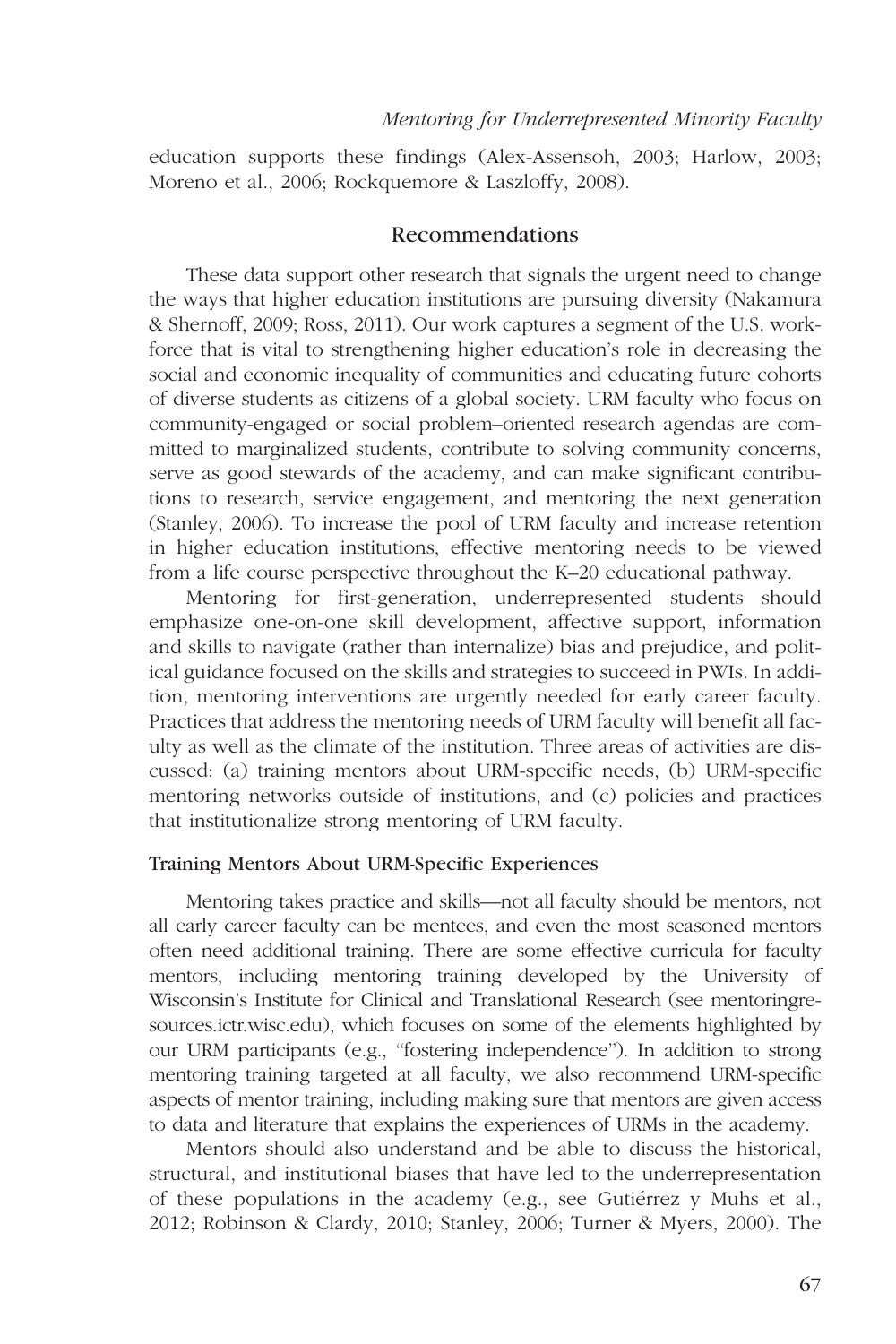University of Michigan's successful ADVANCE program for recruiting more women in STEM fields found that the ability of senior faculty to ''draw on social science knowledge [about women in STEM] and convey it to colleagues has turned out to be key'' to the success of their program (LaVaque-Manty & Stewart, 2008, p. 169). We believe this translates to URM faculty mentoring—grounding contemporary underrepresentation as part of larger systemic dimensions of inequality that will lead mentors to better understand how generational and academic life course accumulations of disadvantage occur among URM faculty. Discussions of instrumental and affective support needed by URM populations, such as valuing research at the margins or commitments to communities of origin, are also essential.

## URM-Specific Mentoring Networks Outside Institutions

Many of our participants discussed how mentoring programs outside their home institutions were sanctuaries in the midst of hostile or indifferent academic environments. These programs allowed them to understand the unwritten rules of the academy and find URM scholarly communities in which to thrive. Programs that deeply respect intellectual diversity in the academy for both scholarly and pedagogical reasons, including New Connections at the Robert Wood Johnson Foundation and the Ford Foundation Fellowship Program, offered the research and community support to help URM faculty thrive. However, these programs cannot replace the institutional ''home'' guidance that URM faculty need, nor can they mentor all URM faculty.

# Forming Policies and Practices That Institutionalize Strong Mentoring of URM Faculty

In conclusion, non-URM faculty, who are rarely in the numerical minority, have not generally had to ''tenure alone'' and have not been assumed by others to be incompetent or interlopers. Rather, they have an obligation to learn about and acknowledge the role that race/ethnicity plays in U.S. society if they are to effectively mentor URM faculty, many of whom are likely to have experienced racism and discrimination and witnessed it in their communities (Hogg, 2003).

Mentoring is often a racialized and gendered practice that needs to be thoughtfully configured to meet the needs of diverse faculty. Mentoring for URM populations is an issue of equity—in order to level the playing field, URM faculty need to be given access to the same guidance and strategies as their colleagues. To address the issues in mentoring and increase recruitment and retention of URM faculty, universities need to institutionalize programs and policies that address challenges to effective mentoring. The tremendous strides in recruiting women into STEM fields were stimulated and sustained by changes in institutional commitments. Such commitments are needed just as urgently for URM populations. For example, recruitment and retention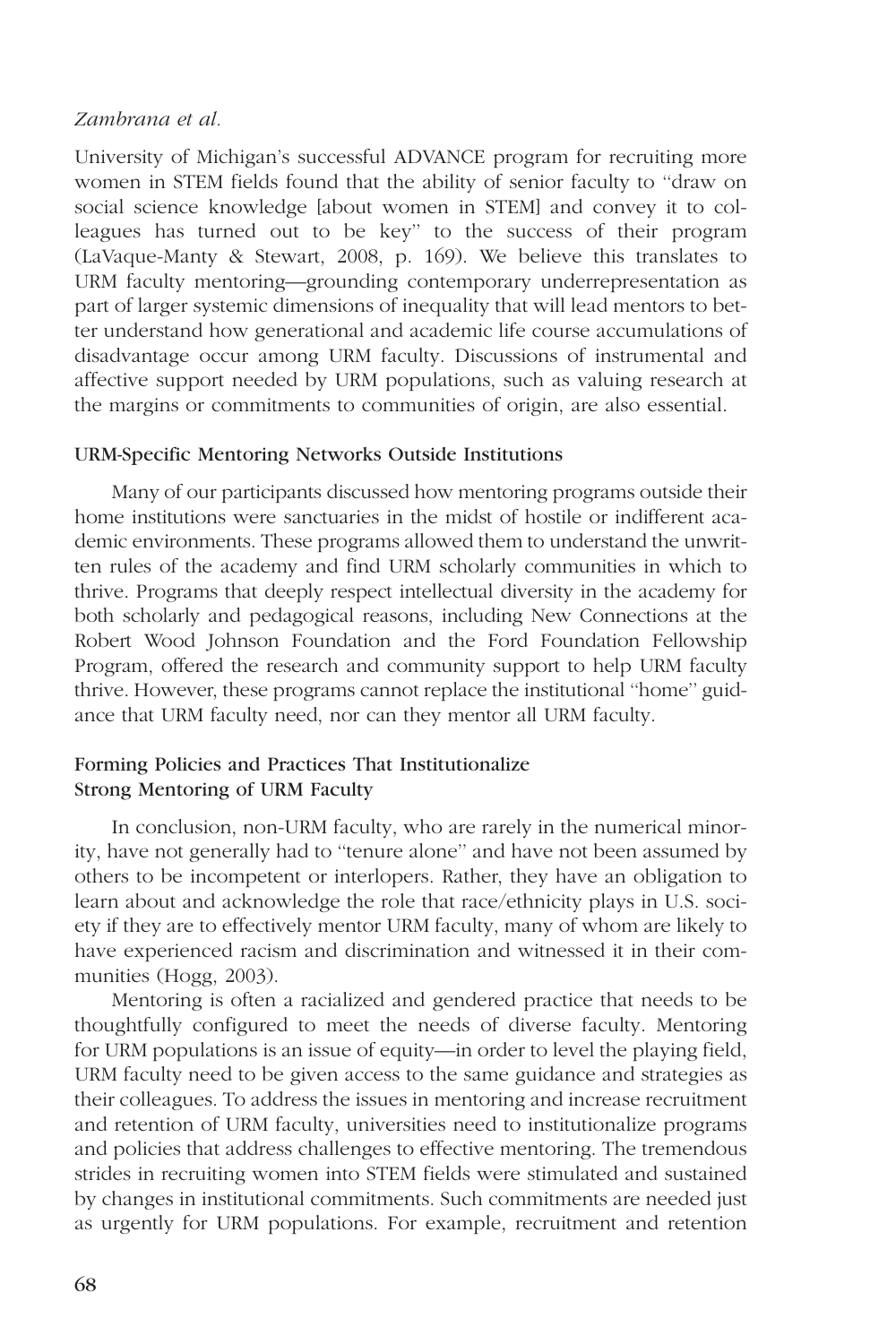programs focused on women, such as ADVANCE, have found that it is essential to have well-respected male faculty as part of the initial institutional leadership (LaVaque-Manty & Stewart, 2008). Similarly, the participation of White and other non-URM minority (e.g., Asian, international) senior faculty who are well respected and who understand the specific needs of URM faculty (or are open to learning about them) builds momentum for URM-specific mentoring programs, supports the development of a cadre of committed and thoughtful mentors, and furthers the all-important institutional buy-in.

Effective mentorship of URM faculty is everyone's responsibility if we are to transform the academy into a space where all faculty can thrive and not be left behind.

#### **Notes**

Funding for this research was initially provided by the Robert Wood Johnson Foundation (RWJF), Grant No. 68480. We are especially grateful to our former program officers at RWJF, Dr. Debra Perez and Ms. Catherine Malone, for their support, guidance, and enthusiasm about this study. We are also grateful for the current funding support being provided by the Annie E. Casey Foundation (No. 214.0277). We expressly wish to thank Dr. Lisa M. Lapeyrouse for her data analysis, Dr. Laura A. Logie for project management, Dr. Bonnie Thornton Dill for her initial participation in data collection, and Ms. Wendy Hall for manuscript preparation. We wish to also extend a heartfelt thank you to the anonymous reviewers for their thoughtful comments. Finally, and most importantly, we want to thank the underrepresented minory faculty across the United States that participated in the study.

#### References

- Aguirre, A. J. (2000). Women and minority faculty in the academic workplace: Recruitment, retention, and academic culture (Vol. 27). San Francisco, CA: Jossey-Bass.
- Aguirre, A. J., Martinez, R., & Hernandez, A. (1993). Majority and minority faculty perceptions in academe. Research in Higher Education, 34, 371–385.
- Alexander-Snow, M., & Johnson, B. (1999). Perspectives from faculty of color. In R. J. Menges (Ed.), Faculty in new jobs: A guide to settling in, becoming established, and building institutional support (pp. 88–117). San Francisco, CA: Jossey-Bass Publishers.
- Alex-Assensoh, Y. (2003). Race in the academy: Moving beyond diversity and toward the incorporation of faculty of color in predominately white colleges and universities. Journal of Black Studies, 34(1), 5-11.
- American Federation of Teachers. (2010). Promoting racial and ethnic diversity in the faculty: What education unions can do. Washington, DC: AFT Higher Education.
- antonio, a. l. (2003). Diverse student bodies, diverse faculties: The success or failure of ambitions to diversify faculty can depend on the diversity of student bodies. Academe, 89(6), 14–17.
- Barrett, T. G., & Smith, T. (2008). Southern coup: Recruiting African American faculty members at an elite private Southern research university. American Educational Research Journal, 45(4), 946–973.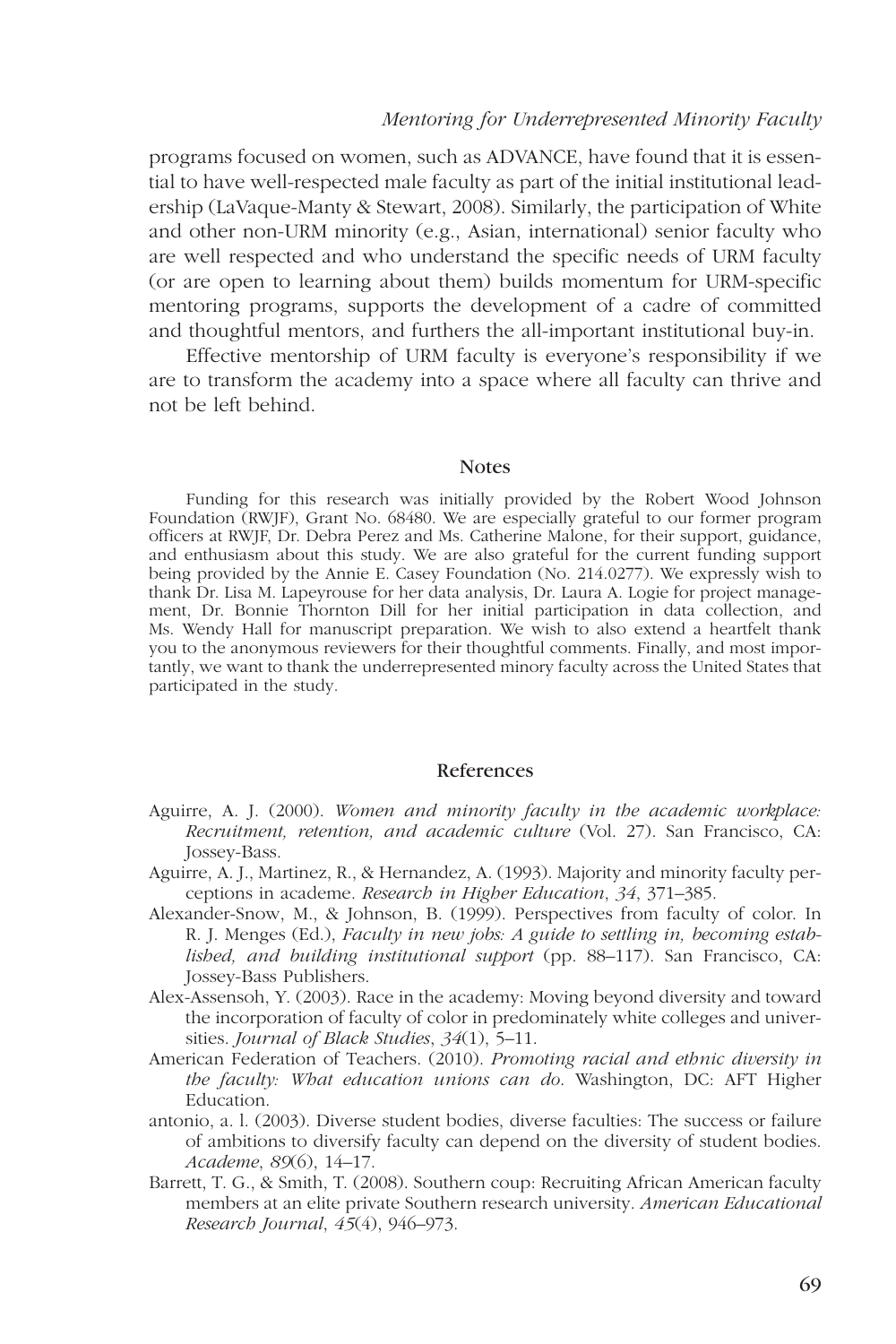- Bensimon, E. M. (2005). Closing the achievement gap in higher education: An organizational learning perspective. New Directions for Higher Education, 131, 99-111.
- Blackwell, J. E. (1989). Mentoring: An action strategy for increasing minority faculty. Academe, 75, 8–14.
- Blee, K. M., & Taylor, V. (2002). Semi-structured interviewing in social movements research. In B. Klanderman & S. Staggenborg (Eds.), Methods of social movement research (pp. 92–117). Minneapolis, MN: University of Minnesota Press.
- Boyd, T., Cintrón, R., & Alexander-Snow, M. (2010). The experience of being a junior minority female faculty member. Forum on Public Policy, 2, 1–23. Retrieved from http://forumonpublicpolicy.com/spring2010.vol2010/spring2010archive/boyd.pdf
- Bozeman, B., & Feeney, M. K. (2007). Toward a useful theory of mentoring: A conceptual analysis and critique. Administration & Society,  $39(6)$ , 719–739.
- Brayboy, B. M. J. (2003). The implementation of diversity in predominantly White college universities. Journal of Black Studies, 34(1), 72–86.
- Brems, C., Baldwin, M. R., Davis, L., & Namyniu, L. (1994). The imposter syndrome as related to teaching evaluations and advising relationships of university faculty members. The Journal of Higher Education, 65(2), 183-193.
- Clarke, A. (2007). Feminisms, grounded theory, and situational analysis. In S. Hesse-Biber (Ed.), Handbook of feminist research: Theory and praxis (pp. 388–412). Thousand Oaks, CA: Sage Publications.
- Collaborative on Academic Careers in Higher Education [COACHE]. (2007). COACHE highlights report 2007. Cambridge, MA: Author.
- Collins, P. H. (2000). Black feminist thought: Knowledge, consciousness, and the politics of empowerment (2nd ed.). New York, NY: Routledge.
- Collins, P. H. (2005). Black sexual politics: African-Americans, gender, and the new racism. New York, NY: Routledge.
- Corbin, J. M., & Strauss, A. L. (2008). Basics of qualitative research: Techniques and procedures for developing grounded theory. Thousand Oaks, CA: Sage Publications.
- Csikszentmihalyi, M. (2009). Forward. In J. Nakamura, D. J. Shernoff, & C. H. Hooker (Eds.), Good mentoring: Fostering excellent practice in higher education (pp. xi– xvi). San Francisco, CA: Jossey-Bass.
- Cuádraz, G. H., & Uttal, L. (1999). Intersectionality and in-depth interviews: Methodological strategies for analyzing race, class, and gender. Race, Gender & Class, 6(3), 156–172.
- Daley, S., Wingard, D. L., & Reznik, V. (2006). Improving the retention of underrepresented minority faculty in academic medicine. Journal of the National Medical Association, 98, 1435–1440.
- Dancy, D. E., & Brown, M. C. (2011). The mentoring and induction of educators of color: Addressing the imposter syndrome in academe. Journal of School Leadership, 21(4), 607–634.
- Denzin, N. K., & Lincoln, Y. S. (1998). Collecting and interpreting qualitative materials. Thousand Oaks, CA: Sage Publications.
- Diggs, G. A., Garrison-Wade, D. F., Estrada, D., & Galindo, R. (2009). Smiling faces and colored spaces: The experiences of faculty of color pursing tenure in the academy. Urban Review, 41, 312–333.
- Dill, B. T., & Zambrana, R. E. (2009). Critical thinking about inequality: An emerging lens. In B. T. Dill & R. E. Zambrana (Eds.), Emerging intersections: Race, class, and gender in theory, policy and practice (pp. 1–21). New Brunswick, NJ: Rutgers University Press.
- Espino, M. M. (2012). Seeking the ''truth'' in the stories we tell: The role of critical race epistemology in higher education research. The Review of Higher Education, 36(1), 31–67.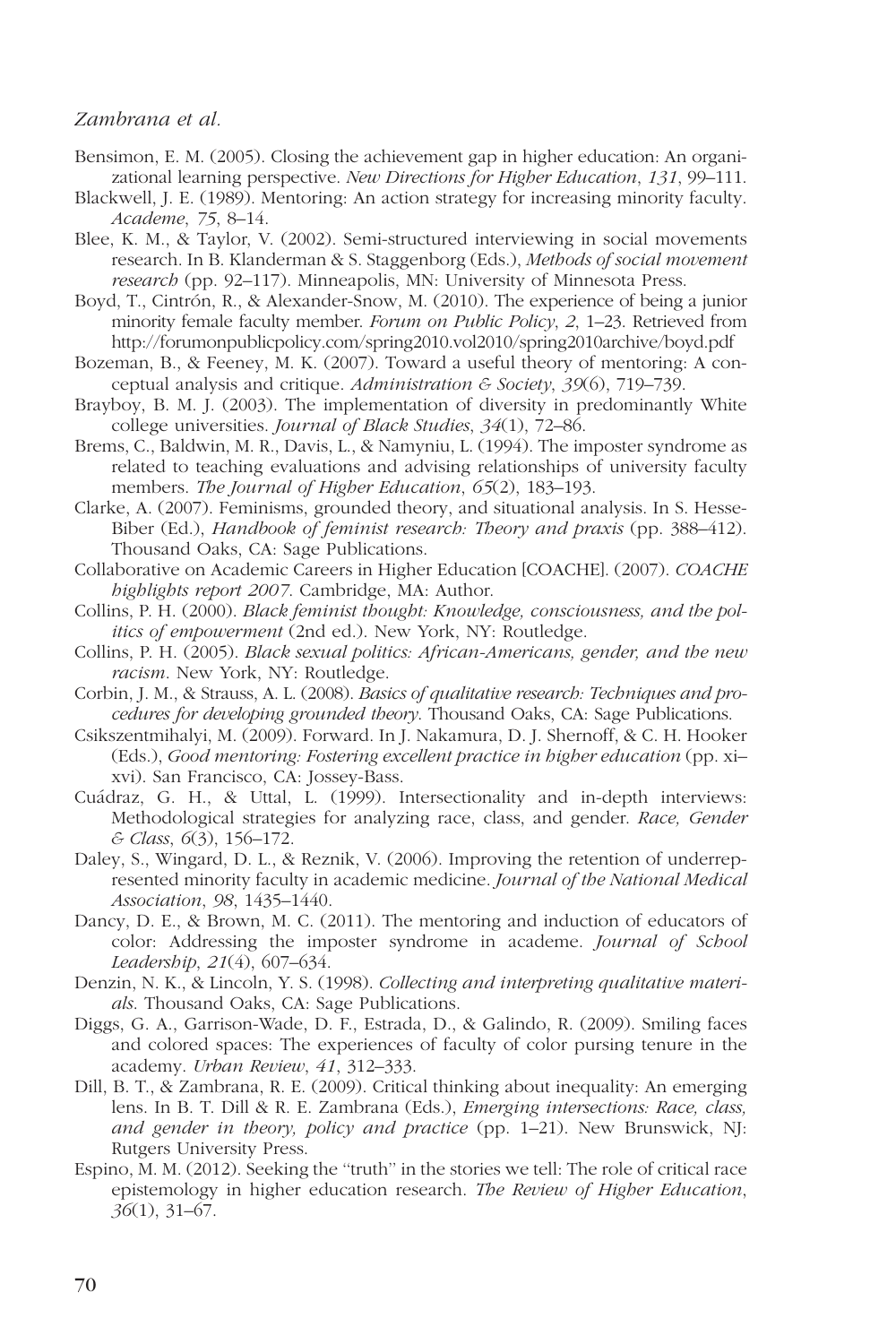- Few, A. L., Stephens, D. P., & Rouse-Arnett, M. (2003). Sister-to-sister talk: Transcending boundaries and challenges in qualitative research with Black women. Family Relation, 52(3), 205–215.
- Gee, G. C., Pavalko, E. K., & Long, J. S. (2007). Age, cohort and perceived age discrimination: Using the life course to assess self-reported age discrimination. Social Forces, 86(1), 265-290.
- Gutiérrez, G., & Muhs, G. (2012). Afterword. In G. Gutiérrez y Muhs, Y. F. Niemann, C. G. Gonzalez, & A. P. Harris (Eds.), Presumed incompetent: The intersections of race and class for women in academia (pp. 501–504). Boulder, CO: Utah State University Press.
- Gutiérrez, G., Muhs, G., Niemann, Y. F., Gonzalez, C. G., & Harris, A. P. (Eds.). (2012). Presumed incompetent: The intersections of race and class for women in academia. Boulder, CO: Utah State University Press.
- Harlow, R. (2003). "Race doesn't matter, but . . . ": The effect of race on professors' experiences and emotion management in the undergraduate college classroom. Social Psychology Quarterly, 66(4), 348-363.
- Hogg, M. A. (2003). Intergroup relations. In J. DeLamater (Ed.), Handbook of social psychology (pp. 533–561). New York, NY: Kluwer Academic/Plenum.
- Jacobi, M. (1991). Mentoring and undergraduate academic success: A literature review. Review of Educational Research, 61(4), 505–532.
- Laden, B. V., & Hagedorn, L. S. (2000). Job satisfaction among faculty of color in academe: Individual survivors or institutional transformers? New Directions for Institutional Research, 105, 57–66.
- Lamont, M. (2010). How professors think: Inside the curious world of academic judgment. Boston, MA: Harvard University Press.
- LaVaque-Manty, D., & Stewart, A. (2008). A very scholarly intervention: Recruiting women faculty in science and engineering. In L. L. Schiebinger (Ed.), Gendered innovations in science and engineering (pp. 165–181). Stanford, CA: Stanford University Press.
- Lechuga, V. M. (2011). Faculty-graduate student mentoring relationships: Mentors' perceived roles and responsibilities. Higher Education, 62, 757–771.
- Lin, N. (2001). Social capital: A theory of social structure and action. New York, NY: Cambridge University Press.
- McCormick, A. C., & Zhao, C. (2005). Rethinking and reframing the Carnegie classification. Change, 51–57.
- Moreno, J. F., Smith, D. G., Clayton-Pedersen, A. R., Parker, S., & Teraguchi, D. H. (2006). The revolving door for underrepresented minority faculty in higher education: An analysis from the campus diversity initiative. Washington, DC: Association of American Colleges & Universities.
- Nakamura, J., & Shernoff, D. F. (2009). Good mentoring: Fostering excellent practice in higher education. San Francisco, CA: John Wiley & Sons.
- Noy, S., & Ray, R. (2011). Graduate students' perspectives of their advisors: Is there systematic disadvantage in mentorship? The Journal of Higher Education, 10(10), 1–39.
- Osborn, T. M., Waeckerle, J. F., & Perina, D. (1999). Mentorship: Through the looking glass into our future. Annals of Emergency Medicine, 34, 285–289.
- Patton, M. (2002). Qualitative research and evaluation methods. Thousand Oaks, CA: Sage.
- Putnam, R. (2000). Bowling alone: The collapse and revival of American community. New York, NY: Simon and Schuster.
- Robert Wood Johnson Foundation. (1995). National faculty survey. Princeton, NJ: Author.